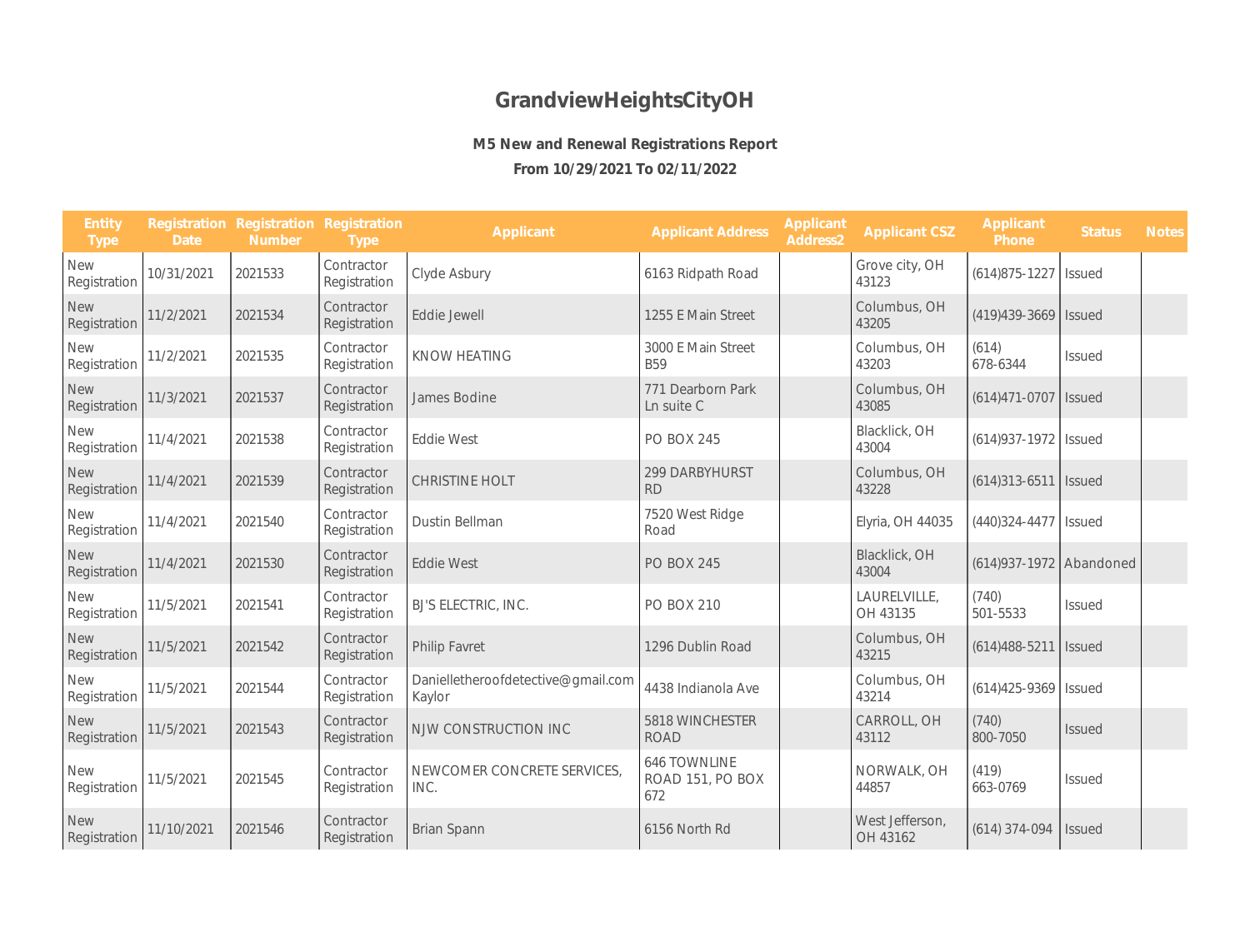| Entity<br><b>Type</b>      | <b>Date</b> | <b>Number</b> | Registration Registration Registration<br><b>Type</b> | Applicant                     | <b>Applicant Address</b>                | Applicant<br>Address <sub>2</sub> | <b>Applicant CSZ</b>      | Applicant<br>Phone   | <b>Status</b> | <b>Notes</b> |
|----------------------------|-------------|---------------|-------------------------------------------------------|-------------------------------|-----------------------------------------|-----------------------------------|---------------------------|----------------------|---------------|--------------|
| <b>New</b><br>Registration | 11/10/2021  | 2021547       | Contractor<br>Registration                            | McDaniel Plumbing             | 322 Colony Park<br><b>Drive</b>         |                                   | Pickerington, OH<br>43147 | (614)<br>206-0655    | Issued        |              |
| <b>New</b><br>Registration | 11/10/2021  | 2021551       | Contractor<br>Registration                            | <b>Greg Pace</b>              | 1809 O'Brien Road                       |                                   | Columbus, OH<br>43228     | $(614)565 - 6067$    | <b>Issued</b> |              |
| <b>New</b><br>Registration | 11/10/2021  | 2021552       | Contractor<br>Registration                            | Greg Pace                     | 1809 O'Brien Road                       |                                   | Columbus, OH<br>43228     | $(614)565 - 6067$    | Issued        |              |
| <b>New</b><br>Registration | 11/10/2021  | 2021553       | Contractor<br>Registration                            | <b>DANIEL RAMIREZ</b>         | 400 DUNLAP ST                           |                                   | DELAWARE, OH<br>43015     | (740)<br>272-0558    | <b>Issued</b> |              |
| <b>New</b><br>Registration | 11/10/2021  | 2021548       | Contractor<br>Registration                            | WAIBEL ELECTRIC COMPANY, INC. | 133 HUMPRIES<br><b>DRIVE</b>            |                                   | REYNOLDSBURG,<br>OH 43068 | (740)<br>964-2956    | <b>Issued</b> |              |
| <b>New</b><br>Registration | 11/10/2021  | 2021549       | Contractor<br>Registration                            | <b>WAYDE GUTRIDGE</b>         | 88 SOUTH SECOND<br><b>STREET</b>        |                                   | NEWARK, OH<br>43055       | (740)<br>349-9411    | <b>Issued</b> |              |
| <b>New</b><br>Registration | 11/10/2021  | 2021550       | Contractor<br>Registration                            | <b>KE GUTRIDGE LLC</b>        | <b>88 SOUTH SECOND</b><br><b>STREET</b> |                                   | NEWARK, OH<br>43055       | (740)<br>349-9411    | <b>Issued</b> |              |
| <b>New</b><br>Registration | 11/11/2021  | 2021554       | Contractor<br>Registration                            | <b>KE GUTRIDGE LLC</b>        | 88 SOUTH SECOND<br><b>STREET</b>        |                                   | NEWARK, OH<br>43055       | (740)<br>349-9411    | <b>Issued</b> |              |
| <b>New</b><br>Registration | 11/12/2021  | 2021537       | Contractor<br>Registration                            | Rommel Donovan                | 54 Elizabeth St # 17                    |                                   | Red Hook, NY<br>12571     | 18457580104          | Abandoned     |              |
| <b>New</b><br>Registration | 11/12/2021  | 2021555       | Contractor<br>Registration                            | BRS FIELD OPS LLC             | 1403 N RESEARCH<br><b>WAY</b>           |                                   | OREM, UT 84097            | (385)<br>482-0045    | <b>Issued</b> |              |
| <b>New</b><br>Registration | 11/15/2021  | 2021562       | Contractor<br>Registration                            | <b>Holly Armstrong</b>        | 2438 Blacklick Eastern<br>Rd            |                                   | Millersport, OH<br>43046  | $(740)467 - 9004$    | Issued        |              |
| <b>New</b><br>Registration | 11/12/2021  | 2021557       | Contractor<br>Registration                            | <b>Craig Hiibner</b>          | 250 Valley Run Place                    |                                   | Powell, OH 43065          | (419) 538 - 7244     | <b>Issued</b> |              |
| <b>New</b><br>Registration | 11/15/2021  | 2021563       | Contractor<br>Registration                            | Lisa Goldblatt                | 1016 E. Orange Road                     |                                   | Lewis Center, OH<br>43035 | (740)548-4822        | Issued        |              |
| <b>New</b><br>Registration | 12/15/2021  | 2021558       | Contractor<br>Registration                            | Kelly McFarland               | 1545 Timberwolf<br><b>Drive</b>         |                                   | Holland, OH<br>43528      | $(419)534-4623$      | <b>Issued</b> |              |
| <b>New</b><br>Registration | 12/31/2021  | 2021559       | Contractor<br>Registration                            | EFFICIENT ELECTRIC CORP.      | 4800 GROVES ROAD                        |                                   | COLUMBUS, OH<br>43232     | (614)<br>552-0200    | <b>Issued</b> |              |
| <b>New</b>                 | 11/16/2021  | 2021560       | Contractor                                            | Sue Hill                      | 175 Sandy Cove                          |                                   | Greenup, KY               | (606)473-4112 Issued |               |              |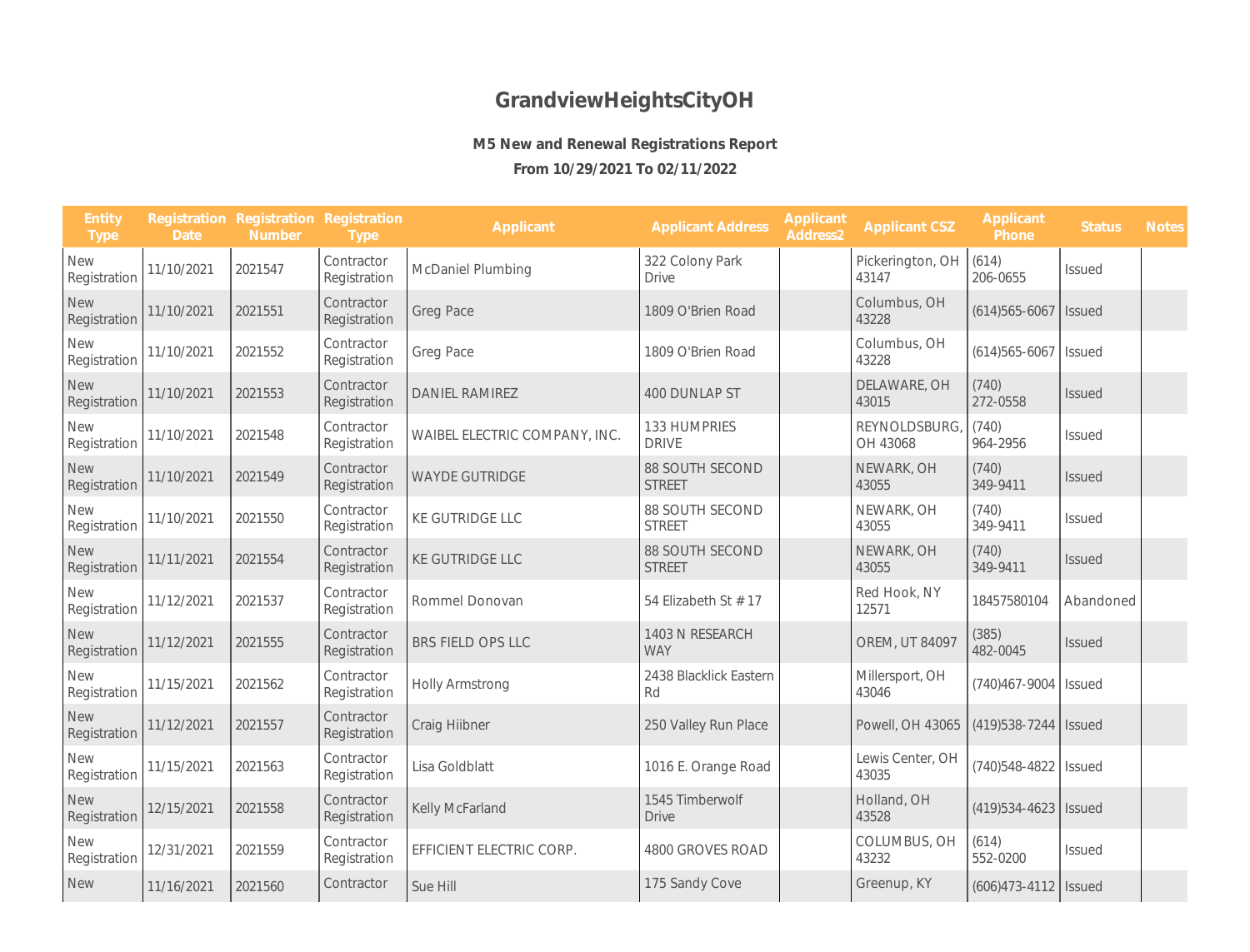| Entity<br><b>Type</b>      | <b>Date</b> | <b>Number</b> | Registration Registration Registration<br><b>Type</b> | Applicant                   | <b>Applicant Address</b>             | Applicant<br>Address <sub>2</sub> | <b>Applicant CSZ</b>            | Applicant<br>Phone | <b>Status</b> | Notes |
|----------------------------|-------------|---------------|-------------------------------------------------------|-----------------------------|--------------------------------------|-----------------------------------|---------------------------------|--------------------|---------------|-------|
| Registration               |             |               | Registration                                          |                             | Road                                 |                                   | 41144                           |                    |               |       |
| <b>New</b><br>Registration | 11/16/2021  | 2021561       | Contractor<br>Registration                            | SOUTHARD CORPORATION        | 5850 Sawmill Road                    |                                   | Dublin, OH 43017                | (614)<br>602-8100  | <b>Issued</b> |       |
| New<br>Registration        | 11/17/2021  | 2021564       | Contractor<br>Registration                            | CAPITAL CITY ELECTRIC, LLC  | 9798 KARMAR CT,<br><b>STEB</b>       |                                   | NEW ALBANY,<br>OH 43054         | (614)<br>406-3289  | <b>Issued</b> |       |
| <b>New</b><br>Registration | 11/17/2021  | 2021565       | Contractor<br>Registration                            | <b>NICHOLAS ROSE</b>        | 310 SOUTH<br>SANDUSKY S TREET        |                                   | DELAWARE, OH<br>43015           | (740)<br>548-5453  | <b>Issued</b> |       |
| <b>New</b><br>Registration | 12/31/2021  | 2021566       | Contractor<br>Registration                            | DEEM, LLC                   | 6831 EAST 32nd<br><b>STREET #200</b> |                                   | <b>INDIANAPOLIS</b><br>IN 46226 | (317)<br>716-8341  | <b>Issued</b> |       |
| <b>New</b><br>Registration | 12/31/2021  | 2021567       | Contractor<br>Registration                            | DEEM, LLC                   | 6831 EAST 32nd<br><b>STREET #200</b> |                                   | <b>INDIANAPOLIS</b><br>IN 46226 | (317)<br>716-8341  | <b>Issued</b> |       |
| <b>New</b><br>Registration | 11/17/2021  | 2021568       | Contractor<br>Registration                            | Sign Affects Ltd            | 10079 Smith-Calhoun<br>Road          |                                   | Plain City, OH<br>43064         | (614)<br>869-4000  | <b>Issued</b> |       |
| <b>New</b><br>Registration | 11/22/2021  | 2021540       | Contractor<br>Registration                            | <b>Todd Cannon</b>          | 4777 Westerville Rd.                 |                                   | Columbus, OH<br>43231           | $(717)554 - 6599$  | Abandoned     |       |
| <b>New</b><br>Registration | 11/22/2021  | 2021569       | Contractor<br>Registration                            | Michael Wolever             | 2784 Bellwood<br>Avenue              |                                   | <b>Bexley, OH 43209</b>         |                    | <b>Issued</b> |       |
| <b>New</b><br>Registration | 11/22/2021  | 2021570       | Contractor<br>Registration                            | <b>COMPLETE CLEARING</b>    | 510 INDUSTRIAL<br><b>WAY</b>         |                                   | MARENGO, OH<br>43334            | (419)<br>253-1625  | <b>Issued</b> |       |
| <b>New</b><br>Registration | 11/22/2021  | 2021571       | Contractor<br>Registration                            | Josh McGee                  | 8181 Lewis Center<br>Road            |                                   | Westerville, OH<br>43082        | $(614)204 - 5816$  | <b>Issued</b> |       |
| <b>New</b><br>Registration | 12/31/2021  | 2021572       | Contractor<br>Registration                            | CLASSIC PLUMBING INC.       | 6707 REDWING<br><b>COURT</b>         |                                   | ORIENT, OH<br>43146             | (614)<br>877-3657  | Issued        |       |
| <b>New</b><br>Registration | 11/23/2021  | 2021573       | Contractor<br>Registration                            | <b>Todd Cannon</b>          | 4777 Westerville Rd.                 |                                   | Columbus, OH<br>43231           | $(717)554 - 6599$  | <b>Issued</b> |       |
| <b>New</b><br>Registration | 11/23/2021  | 2021574       | Contractor<br>Registration                            | POMANTE CONTRACTORS         | 3392 TRABUE ROAD                     |                                   | COLUMBUS, OH<br>43204           | (614)<br>262-1112  | <b>Issued</b> |       |
| <b>New</b><br>Registration | 11/24/2021  | 2021575       | Contractor<br>Registration                            | <b>DESIGN PLUMBING, INC</b> | 671 WINDMILLER<br><b>DRIVE</b>       |                                   | PICKERINGTON.<br>OH 43147       | $(604)837 - 6100$  | <b>Issued</b> |       |
| <b>New</b><br>Registration | 11/24/2021  | 2021576       | Contractor<br>Registration                            | Ryan Olson                  | 1507 WEST STATE<br>ROUTE 29          |                                   | URBANA, OH<br>43078             | (614)<br>256-7729  | <b>Issued</b> |       |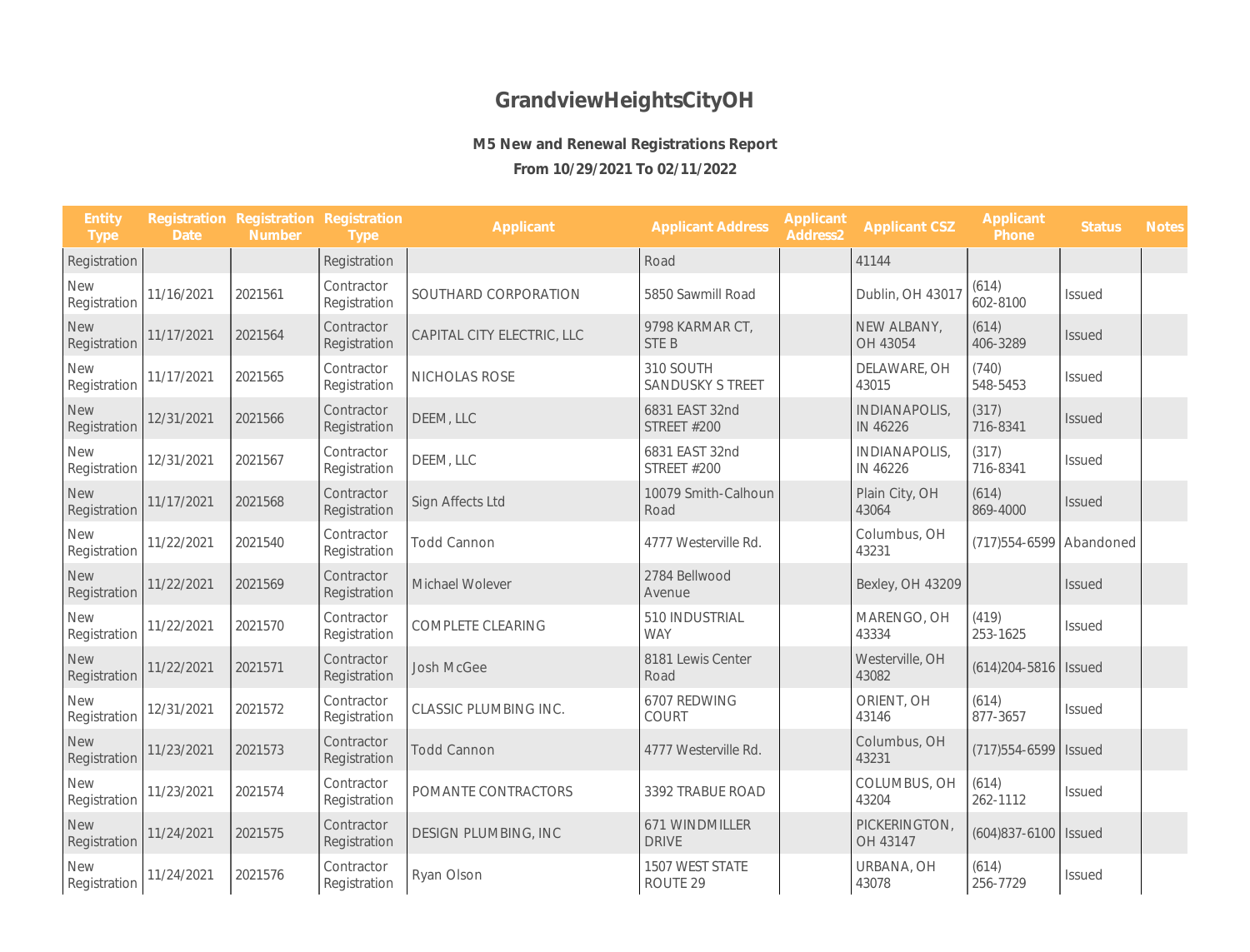| Entity<br><b>Type</b>      | <b>Date</b> | Registration Registration Registration<br><b>Number</b> | <b>Type</b>                | Applicant                                | <b>Applicant Address</b>              | Applicant<br>Address <sub>2</sub> | <b>Applicant CSZ</b>                | Applicant<br>Phone | <b>Status</b> | <b>Notes</b> |
|----------------------------|-------------|---------------------------------------------------------|----------------------------|------------------------------------------|---------------------------------------|-----------------------------------|-------------------------------------|--------------------|---------------|--------------|
| New<br>Registration        | 12/31/2021  | 2021577                                                 | Contractor<br>Registration | ABLE ROOFING, LLC                        | 4777 WESTERVILLE<br><b>ROAD</b>       |                                   | COLUMBUS, OH<br>43231               | (614)<br>205-8994  | Issued        |              |
| <b>New</b><br>Registration | 12/31/2021  | 2021578                                                 | Contractor<br>Registration |                                          |                                       |                                   |                                     |                    | Issued        |              |
| <b>New</b><br>Registration | 12/1/2021   | 2021579                                                 | Contractor<br>Registration | OVERLAND CONTRACTING INC                 | 600 N GREENFIELD<br><b>PARKWAY</b>    |                                   | <b>GARNER, NC</b><br>27529          | (919)<br>329-8400  | <b>Issued</b> |              |
| <b>New</b><br>Registration | 12/1/2021   | 2021580                                                 | Contractor<br>Registration | POWER UP RENEWABLE ENERGY,<br>INC.       | <b>6330 PROPRIETORS</b><br>RD SUITE F |                                   | <b>WORTHINGTON</b><br>OH 43085      | (614)<br>679-6019  | Issued        |              |
| <b>New</b><br>Registration | 12/1/2021   | 2021581                                                 | Contractor<br>Registration | <b>SALMONS HEATING &amp; COOLING</b>     | 951 NORTHWEST<br><b>BOULEVARD</b>     |                                   | <b>COLUMBUS, OH</b><br>43212        | (614)<br>299-7760  | Issued        |              |
| <b>New</b><br>Registration | 12/2/2021   | 2021582                                                 | Contractor<br>Registration | THE WATERWORKS                           | <b>550 SCHROCK ROAD</b>               |                                   | COLUMBUS, OH<br>43229               | (614)<br>876-0999  | Issued        |              |
| <b>New</b><br>Registration | 12/2/2021   | 2021583                                                 | Contractor<br>Registration | THE WATERWORKS                           | <b>550 SCHROCK ROAD</b>               |                                   | COLUMBUS, OH<br>43229               | (614)<br>876-0999  | Issued        |              |
| <b>New</b><br>Registration | 12/2/2021   | 2021584                                                 | Contractor<br>Registration | Martin Abbbott                           | 410 W Waterloo<br><b>Street</b>       |                                   | Canal Winchester<br>OH 43110        | $(614)837 - 3614$  | Issued        |              |
| <b>New</b><br>Registration | 12/2/2021   | 2021585                                                 | Contractor<br>Registration | <b>INFINITY FROM MARVIN-</b><br>COLUMBUS | 1771 Westbelt Drive                   |                                   | COLUMBUS, OH<br>43228               | (614)<br>781-9600  | Issued        |              |
| <b>New</b><br>Registration | 12/2/2021   | 2021586                                                 | Contractor<br>Registration | COMPLETE COMFORT SYSTEMS                 | 11301 UPPER<br><b>GILCHRIST ROAD</b>  |                                   | <b>MOUNT</b><br>VERNON, OH<br>43050 | (740)<br>392-2505  | Issued        |              |
| <b>New</b><br>Registration | 12/2/2021   | 2021587                                                 | Contractor<br>Registration | Diane Woods                              | 130 E Home Street                     |                                   | Westerville, OH<br>43081            | $(614)882 - 9700$  | <b>Issued</b> |              |
| <b>New</b><br>Registration | 12/31/2021  | 2021588                                                 | Contractor<br>Registration | The Eco Plumbers, Inc.                   | 4691-4693 Northwest<br>Parkway        |                                   | Hilliard, OH 43026                  | (614)<br>551-4771  | Issued        |              |
| <b>New</b><br>Registration | 12/3/2021   | 2021589                                                 | Contractor<br>Registration | GEORGE J. IGEL & COMPANY, INC.           | 2040 ALUM CREEK<br><b>DRIVE</b>       |                                   | COLUMBUS, OH<br>43207               | (614)<br>445-8421  | Issued        |              |
| <b>New</b><br>Registration | 12/3/2021   | 2021590                                                 | Contractor<br>Registration | JESS HOWARD ELECTRIC COMPANY             | 6630 TAYLOR ROAD                      |                                   | <b>BLACKLICK, OH</b><br>43004       | (614)<br>861-1300  | Issued        |              |
| <b>New</b><br>Registration | 12/3/2021   | 2021591                                                 | Contractor<br>Registration | PRIME CONSTRUCTION LLC                   | 3840 LACON RD STE<br>#5               |                                   | HILLARD, OH<br>43026                | (614)<br>921-0920  | <b>Issued</b> |              |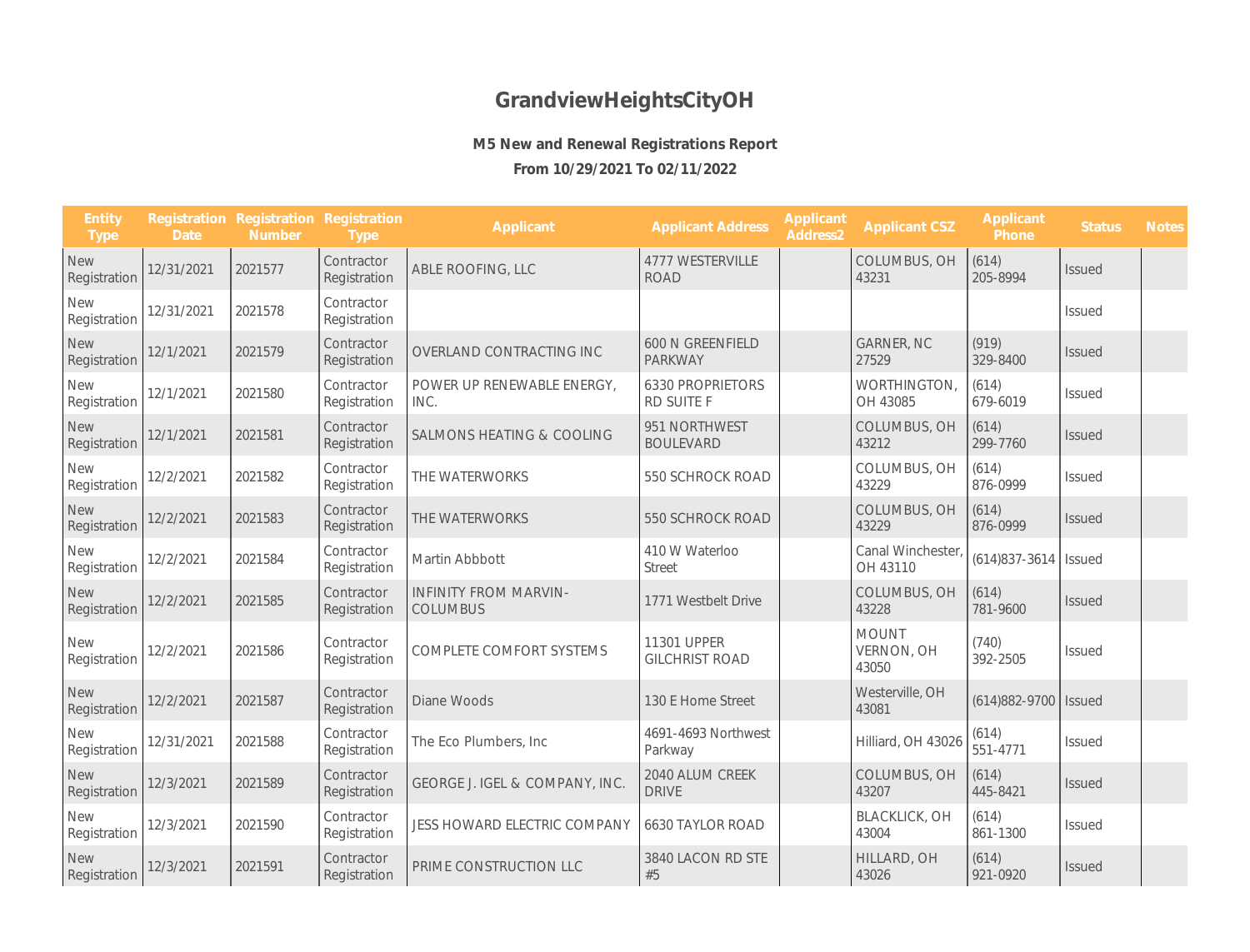| Entity<br><b>Type</b>      | Date       | Registration Registration Registration<br><b>Number</b> | <b>Type</b>                | Applicant                         | <b>Applicant Address</b>                  | Applicant<br>Address <sub>2</sub> | <b>Applicant CSZ</b>            | Applicant<br><b>Phone</b> | <b>Status</b> | <b>Notes</b> |
|----------------------------|------------|---------------------------------------------------------|----------------------------|-----------------------------------|-------------------------------------------|-----------------------------------|---------------------------------|---------------------------|---------------|--------------|
| <b>New</b><br>Registration | 12/3/2021  | 2021592                                                 | Contractor<br>Registration | Kevin Padgett                     | 1114 Ferris Road                          |                                   | Amelia, OH 45102                | (513) 752-3043 Issued     |               |              |
| <b>New</b><br>Registration | 12/3/2021  | 2021593                                                 | Contractor<br>Registration | MR. EXCAVATOR INC                 | 8616 EUCLID-<br><b>CHARDON RD</b>         |                                   | KIRTLAND, OH<br>44094           | (440)<br>256-2008         | <b>Issued</b> |              |
| <b>New</b><br>Registration | 12/6/2021  | 2021594                                                 | Contractor<br>Registration | 4 SEASONS AIR, LLC                | <b>17 EAST MAIN</b><br><b>STREET</b>      |                                   | CENTERBURG,<br>OH 43011         | (740)<br>480-8080         | <b>Issued</b> |              |
| <b>New</b><br>Registration | 12/6/2021  | 2021595                                                 | Contractor<br>Registration | <b>LANNIS FENCE SYSTEMS</b>       | 500<br><b>NORTHSTANDWOOD</b><br><b>RD</b> |                                   | COLUMBUS, OH<br>43209           | (614)<br>237-7628         | <b>Issued</b> |              |
| <b>New</b><br>Registration | 12/31/2021 | 2021596                                                 | Contractor<br>Registration | DENIER ELECTRIC COMPANY, INC.     | 4000 Gantz Road Ste<br>С                  |                                   | Grove City, OH<br>43123         | (614)<br>338-4664         | <b>Issued</b> |              |
| <b>New</b><br>Registration | 12/6/2021  | 2021597                                                 | Contractor<br>Registration | DENIER ELECTRIC COMPANY, INC.     | 4000 Gantz Road Ste<br>$\mathsf{C}$       |                                   | Grove City, OH<br>43123         | (614)<br>338-4664         | <b>Issued</b> |              |
| <b>New</b><br>Registration | 12/6/2021  | 2021598                                                 | Contractor<br>Registration | ARROW HEATING & COOLING           | 6380 NICHOLAS<br><b>DRIVE</b>             |                                   | COLUMBUS, OH<br>43235           | (614)<br>229-4328         | <b>Issued</b> |              |
| <b>New</b><br>Registration | 12/6/2021  | 2021599                                                 | Contractor<br>Registration | JUTTE ELECTRIC ENTERPRISES LLC    | 3719 Wabash Road                          |                                   | Fort Recovery,<br>OH 45846      | (419)<br>375-4056         | <b>Issued</b> |              |
| <b>New</b><br>Registration | 12/6/2021  | 2021600                                                 | Contractor<br>Registration | SMITH & ASSOC. EXCAV. INC.        | 2765 DRAKE RD                             |                                   | COLUMBUS, OH<br>43011           | 614-207-3094              | <b>Issued</b> |              |
| <b>New</b><br>Registration | 12/7/2021  | 2021601                                                 | Contractor<br>Registration | <b>LAWYERS DEVELOPMENT CORP</b>   | 50 W BROAD STREET.<br><b>SUITE 200</b>    |                                   | COLUMBUS, OH<br>43215           | (614)<br>224-9161         | <b>Issued</b> |              |
| <b>New</b><br>Registration | 12/7/2021  | 2021602                                                 | Contractor<br>Registration | MARK CANTRELL PLUMBING LLC        | 142 E. PRATT STREET                       |                                   | JOHNSTOWN,<br>OH 43031          | (740)<br>967-2000         | <b>Issued</b> |              |
| <b>New</b><br>Registration | 12/7/2021  | 2021603                                                 | Contractor<br>Registration | <b>EMBARK ASSET SOLUTIONS INC</b> | 6616 Worthington<br>Galena RD             |                                   | <b>WORTHINGTON.</b><br>OH 43085 | (614)<br>774-6500         | <b>Issued</b> |              |
| <b>New</b><br>Registration | 12/7/2021  | 2021604                                                 | Contractor<br>Registration | MCCLINTOCK ELECTRIC               | 802 Mansfield<br>Avenue                   |                                   | Columbus, OH<br>43219           | (614)<br>504-2909         | Issued        |              |
| <b>New</b><br>Registration | 12/7/2021  | 2021605                                                 | Contractor<br>Registration | MCCLINTOCK ELECTRIC               | 820 Mansfield<br>Avenue                   |                                   | Columbus, OH<br>43219           | (614)<br>504-2909         | <b>Issued</b> |              |
| <b>New</b><br>Registration | 12/7/2021  | 2021606                                                 | Contractor<br>Registration | THE SUPERIOR GROUP                | 535 Reach Blvd Suite<br>400               |                                   | Columbus, OH<br>43215           | (614)<br>488-8025         | <b>Issued</b> |              |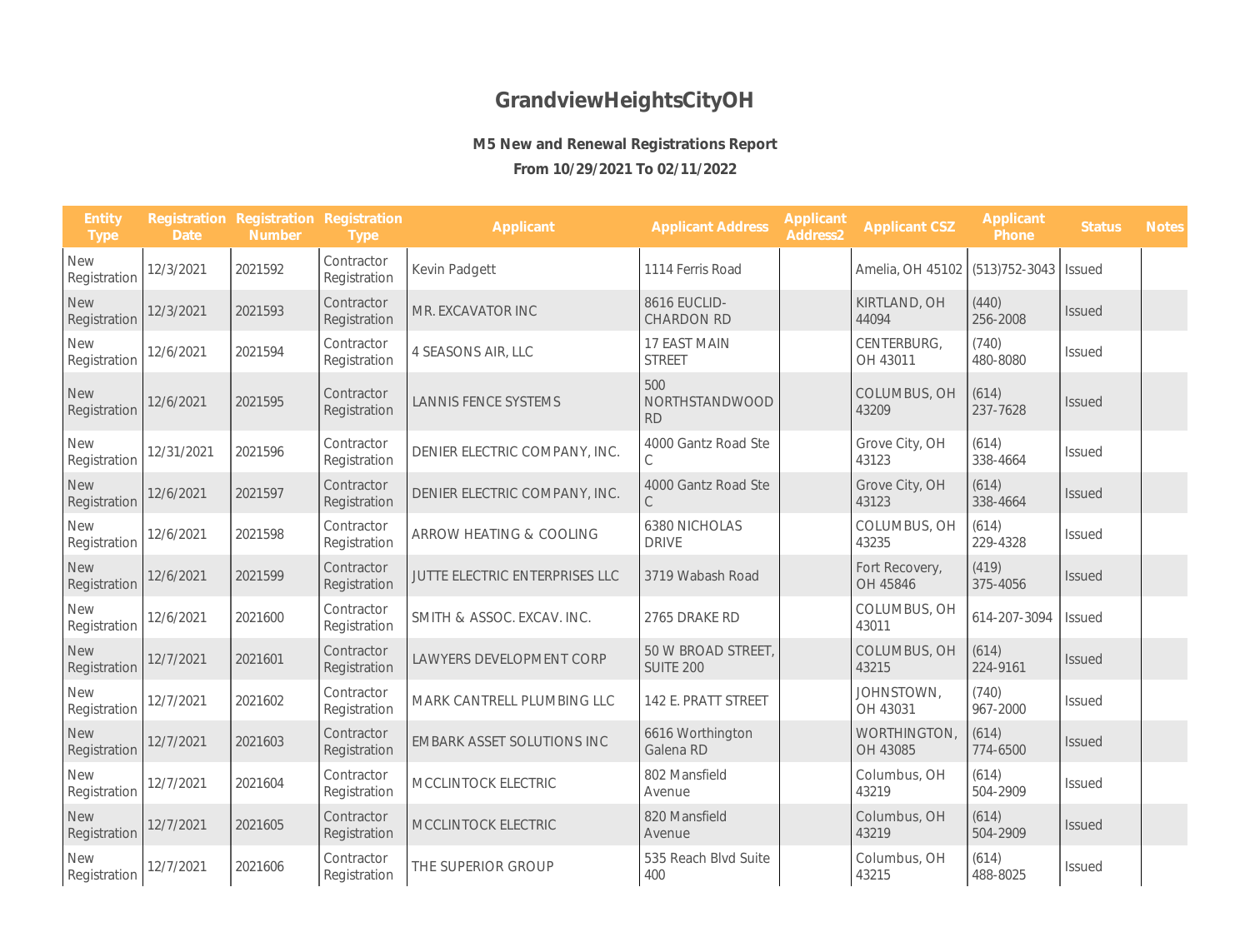| Entity<br><b>Type</b>      | <b>Date</b> | Registration Registration Registration<br>Number | Type                       | Applicant                                   | <b>Applicant Address</b>               | Applicant<br>Address2 | <b>Applicant CSZ</b>                | Applicant<br>Phone | <b>Status</b> | <b>Notes</b> |
|----------------------------|-------------|--------------------------------------------------|----------------------------|---------------------------------------------|----------------------------------------|-----------------------|-------------------------------------|--------------------|---------------|--------------|
| New<br>Registration        | 12/8/2021   | 2021607                                          | Contractor<br>Registration | <b>Jake Phelps</b>                          | 845 Claycraft Rd Suite<br>$\mathbb N$  |                       | Gahanna, OH<br>43230                | (614)<br>604-9070  | <b>Issued</b> |              |
| New<br>Registration        | 12/8/2021   | 2021608                                          | Contractor<br>Registration | Dan Brooks                                  | 7927 Memorial DR<br><b>STE A</b>       |                       | Plain City, OH<br>43064             | $(614)206 - 5401$  | <b>Issued</b> |              |
| <b>New</b><br>Registration | 12/8/2021   | 2021609                                          | Contractor<br>Registration | Eric Cole                                   | 5409 East Walnut<br><b>Street</b>      |                       | Westerville, OH<br>43081            | $(614)282 - 3470$  | <b>Issued</b> |              |
| <b>New</b><br>Registration | 12/8/2021   | 2021610                                          | Contractor<br>Registration | <b>HOLT MECHANICAL</b>                      | 137 Patti Drive                        |                       | Westerville, OH<br>43081            | (614)<br>901-8020  | Issued        |              |
| <b>New</b><br>Registration | 12/8/2021   | 2021611                                          | Contractor<br>Registration | <b>HOLT MECHANICAL</b>                      | 137 Patti Drive                        |                       | Westerville, OH<br>43081            | (614)<br>901-8020  | <b>Issued</b> |              |
| <b>New</b><br>Registration | 12/8/2021   | 2021612                                          | Contractor<br>Registration | <b>TRUCCO CONSTRUCTION</b><br>COMPANY, INC. | 3531 Airport Road                      |                       | Delaware, OH<br>43015               | (740)<br>417-9010  | <b>Issued</b> |              |
| <b>New</b><br>Registration | 12/9/2021   | 2021613                                          | Contractor<br>Registration | DANIS BUILDING CONSTRUCTION<br>COMPANY      | 777 Goodale Blvd                       |                       | Columbus, OH<br>43212               | (614)<br>761-8385  | <b>Issued</b> |              |
| New<br>Registration        | 12/31/2021  | 2021614                                          | Contractor<br>Registration | DAVE GREGORY ELECTRIC, INC.                 | 1080 Frank Road                        |                       | Columbus, OH<br>43223               | (614)<br>351-8989  | <b>Issued</b> |              |
| <b>New</b><br>Registration | 12/9/2021   | 2021615                                          | Contractor<br>Registration | DAVE GREGORY ELECTRIC, INC.                 | 1080 Frank Road                        |                       | Columbus, OH<br>43223               | (614)<br>351-8989  | <b>Issued</b> |              |
| <b>New</b><br>Registration | 12/9/2021   | 2021616                                          | Contractor<br>Registration | <b>GARY DEMOS</b>                           | 3505 W DUBLIN<br><b>GRANVILLE ROAD</b> |                       | COLUMBUS, OH<br>43235               | (614)<br>459-7211  | <b>Issued</b> |              |
| <b>New</b><br>Registration | 12/31/2021  | 2021617                                          | Contractor<br>Registration | Dave Fox Design Build Remodeling            | 3505 W. Dublin<br>Granville Rd.        |                       | Columbus, OH<br>43235               | (614)<br>459-7211  | <b>Issued</b> |              |
| <b>New</b><br>Registration | 12/9/2021   | 2021618                                          | Contractor<br>Registration | ARLEDGE CONSTRUCTION<br>COMPANY             | 2460 PERFORMANCE<br><b>PARKWAY</b>     |                       | COLUMBUS, OH<br>43207               | (614)<br>732-4258  | Issued        |              |
| <b>New</b><br>Registration | 12/9/2021   | 2021619                                          | Contractor<br>Registration | Complete General Construction Co            | 1221 E Fifth Avenue                    |                       | Columbus, OH<br>43219               | (614)<br>258-9515  | <b>Issued</b> |              |
| <b>New</b><br>Registration | 12/9/2021   | 2021620                                          | Contractor<br>Registration | Shawn Snyder                                | 3966 Brown Park<br>Drive Ste G         |                       | Hilliard, OH 43026                  | $(614)971 - 5081$  | Issued        |              |
| <b>New</b><br>Registration | 12/9/2021   | 2021621                                          | Contractor<br>Registration | <b>Chris Converse</b>                       | 3783 GANTZ RD                          |                       | <b>GROVE CITY, OH</b><br>43123-1894 | (614) 893-9821     | <b>Issued</b> |              |
| <b>New</b>                 | 12/9/2021   | 2021622                                          | Contractor                 | <b>Complete General Construction</b>        | 1221 E Fifth Avenue                    |                       | Columbus, OH                        | (614)              | Issued        |              |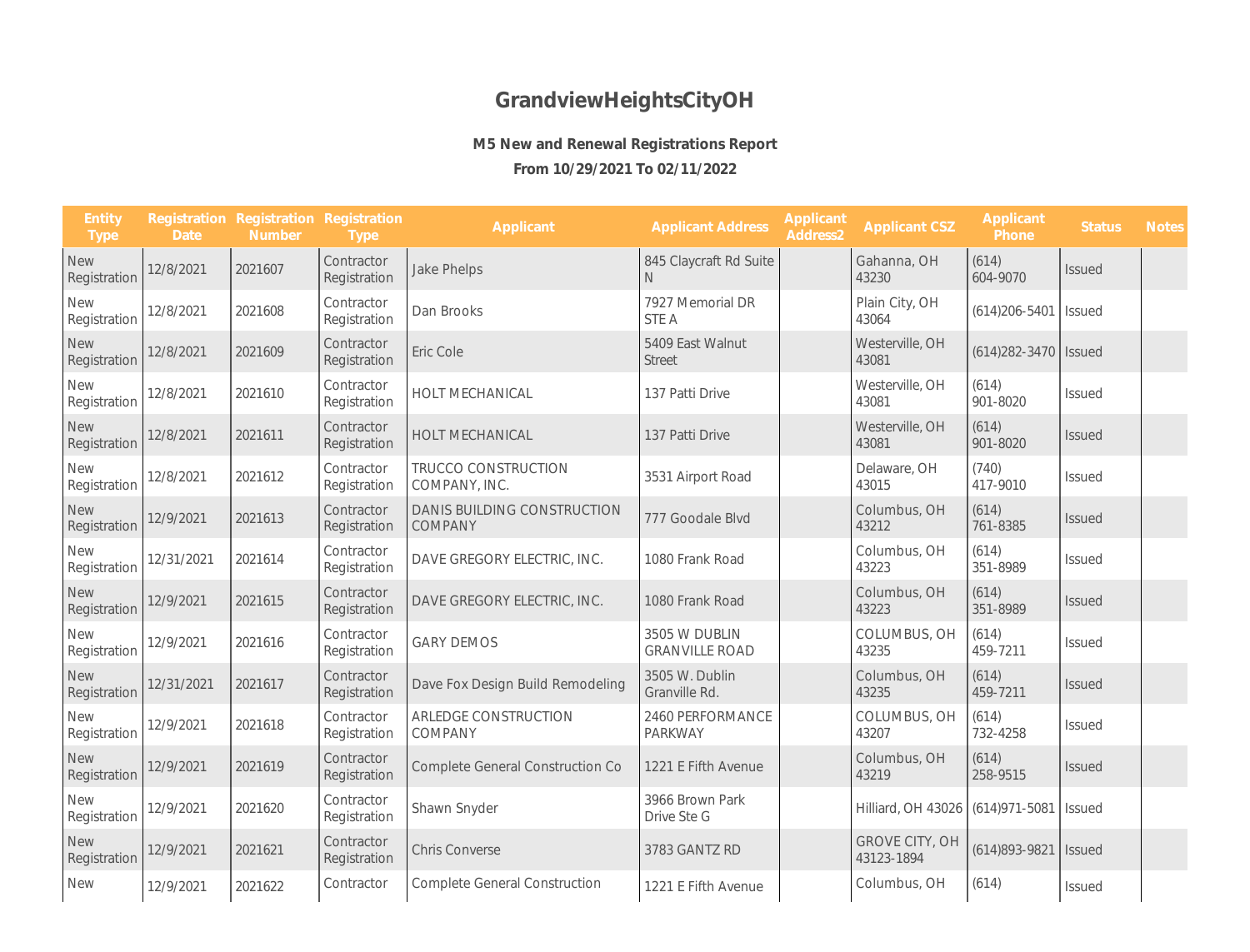| Entity<br><b>Type</b>      | <b>Date</b> | Registration Registration Registration<br>Number | <b>Type</b>                | Applicant                         | <b>Applicant Address</b>            | Applicant<br>Address <sub>2</sub> | <b>Applicant CSZ</b>                | Applicant<br>Phone       | <b>Status</b> | <b>Notes</b> |
|----------------------------|-------------|--------------------------------------------------|----------------------------|-----------------------------------|-------------------------------------|-----------------------------------|-------------------------------------|--------------------------|---------------|--------------|
| Registration               |             |                                                  | Registration               | Company                           |                                     |                                   | 43219                               | 258-9515                 |               |              |
| <b>New</b><br>Registration | 12/9/2021   | 2021623                                          | Contractor<br>Registration | <b>Chris Converse</b>             | 3783 GANTZ RD                       |                                   | <b>GROVE CITY, OH</b><br>43123-1894 | $(614)893 - 9821$        | Issued        |              |
| <b>New</b><br>Registration | 12/9/2021   | 2021624                                          | Contractor<br>Registration | Sheetz Inc                        | 243 Sheetz Way                      |                                   | Claysburg, PA<br>16625              | (814)<br>660-2636        | <b>Issued</b> |              |
| <b>New</b><br>Registration | 12/9/2021   | 2021625                                          | Contractor<br>Registration | <b>Graham Electric Company</b>    | 2855 Banwick Road                   |                                   | Columbus, OH<br>43232-3821          | (614)<br>231-8500        | <b>Issued</b> |              |
| <b>New</b><br>Registration | 12/9/2021   | 2021626                                          | Contractor<br>Registration | Speer Mechanical                  | 5255 Sinclair Road                  |                                   | Columbus, OH<br>43229               | (614)<br>205-7017        | <b>Issued</b> |              |
| New<br>Registration        | 12/9/2021   | 2021627                                          | Contractor<br>Registration | Speer Mechanical                  | 5255 Sinclair Road                  |                                   | Columbus, OH<br>43229               | (614)<br>205-7017        | <b>Issued</b> |              |
| <b>New</b><br>Registration | 12/10/2021  | 2021628                                          | Contractor<br>Registration | Columbus Sign Company             | 1515 East Fifth<br>Avenue           |                                   | Columbus, OH<br>43219               | (614)<br>252-3133        | <b>Issued</b> |              |
| <b>New</b><br>Registration | 12/10/2021  | 2021629                                          | Contractor<br>Registration | Kevin George                      | 2210 McKinley<br>Avenue             |                                   | Columbus, OH<br>43204               | (614)<br>481-8838        | <b>Issued</b> |              |
| <b>New</b><br>Registration | 12/10/2021  | 2021630                                          | Contractor<br>Registration | <b>Pillar Fire Protection</b>     | 108 North Hartford<br>Avenue Unit C |                                   | Centerburg, OH<br>43011             | (740)<br>480-8002        | <b>Issued</b> |              |
| <b>New</b><br>Registration | 12/10/2021  | 2021631                                          | Contractor<br>Registration |                                   |                                     |                                   |                                     |                          | <b>Issued</b> |              |
| <b>New</b><br>Registration | 12/10/2021  | 2021632                                          | Contractor<br>Registration | Randy Harmon                      | 34 Rainbow Ave                      |                                   | Sunbury, OH<br>43074                | (740)<br>965-1436        | <b>Issued</b> |              |
| <b>New</b><br>Registration | 12/10/2021  | 2021633                                          | Contractor<br>Registration | M.J. Baumann Company Inc          | 6400 Broughton<br>Avenue            |                                   | Columbus, OH<br>43213               | (614)<br>759-7100        | <b>Issued</b> |              |
| <b>New</b><br>Registration | 12/10/2021  | 2021634                                          | Contractor<br>Registration | Robert Ramos                      | 201 Oak St                          |                                   | Columbus, OH<br>43235               | (614) 761-7663 Submitted |               |              |
| <b>New</b><br>Registration | 12/10/2021  | 2021635                                          | Contractor<br>Registration | Dalmatian Fire Inc                | 7719 Graphics Way,<br>Suite G       |                                   | Lewis Center, OH<br>43035           | (317)<br>299-3889        | <b>Issued</b> |              |
| <b>New</b><br>Registration | 12/10/2021  | 2021636                                          | Contractor<br>Registration | West Jefferson Plumbing & Heating | 1863 W Main Street                  |                                   | West Jefferson,<br>OH 43162         | (614)<br>879-9091        | <b>Issued</b> |              |
| <b>New</b><br>Registration | 12/10/2021  | 2021637                                          | Contractor<br>Registration | West Jefferson Plumbing & Heating | 1863 W. Main Street                 |                                   | West Jefferson,<br>OH 43162         | (614)<br>879-9091        | <b>Issued</b> |              |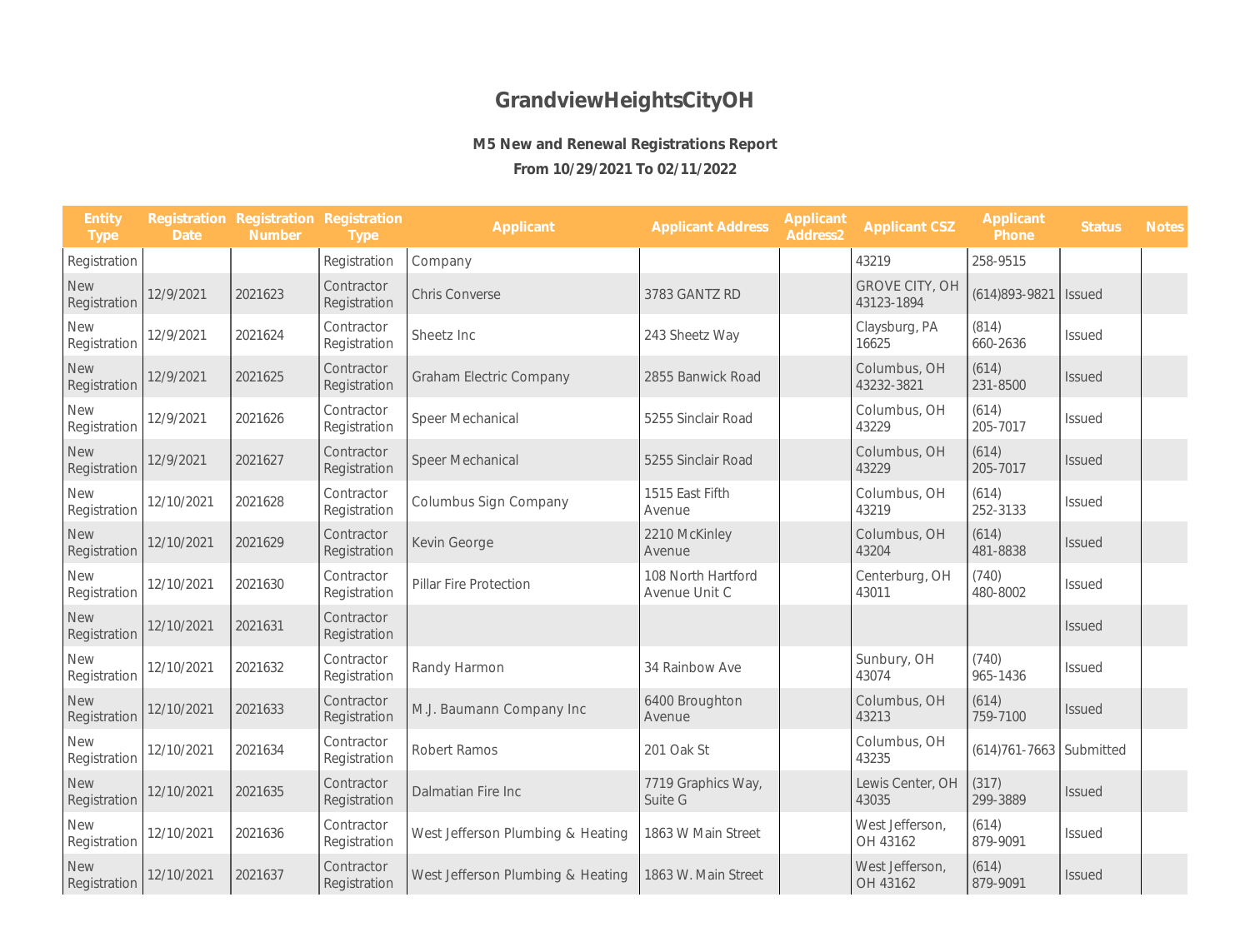| Entity<br><b>Type</b>      | <b>Date</b> | Registration Registration Registration<br><b>Number</b> | <b>Type</b>                | Applicant                             | <b>Applicant Address</b>             | Applicant<br>Address <sub>2</sub> | <b>Applicant CSZ</b>      | Applicant<br>Phone | <b>Status</b> | <b>Notes</b> |
|----------------------------|-------------|---------------------------------------------------------|----------------------------|---------------------------------------|--------------------------------------|-----------------------------------|---------------------------|--------------------|---------------|--------------|
| <b>New</b><br>Registration | 12/10/2021  | 2021638                                                 | Contractor<br>Registration | Westin Air LLC                        | 725 Kintner Parkway                  |                                   | Sunbury, OH<br>43074      | (614)<br>794-1259  | Issued        |              |
| <b>New</b><br>Registration | 12/10/2021  | 2021639                                                 | Contractor<br>Registration | Mid-City Electric Company             | 937 Eastwind Drive                   |                                   | Westerville, OH<br>43081  | (614)<br>221-5153  | <b>Issued</b> |              |
| <b>New</b><br>Registration | 12/10/2021  | 2021640                                                 | Contractor<br>Registration | <b>Exceptional One Services LLC</b>   | 13100 National Road<br><b>SW</b>     |                                   | Reynoldsburg,<br>OH 43068 | (614)<br>759-7161  | Issued        |              |
| <b>New</b><br>Registration | 12/13/2021  | 2021641                                                 | Contractor<br>Registration | Freeland Contracting Company          | 2100 Integrity Drive<br>South        |                                   | Columbus, OH<br>43209     | (614)<br>443-2718  | <b>Issued</b> |              |
| <b>New</b><br>Registration | 12/13/2021  | 2021642                                                 | Contractor<br>Registration |                                       |                                      |                                   |                           |                    | Issued        |              |
| <b>New</b><br>Registration | 12/13/2021  | 2021643                                                 | Contractor<br>Registration | Muetzel Plumbing Heating &<br>Cooling | 1661 Kenny Road PO<br>Box 12489      |                                   | Columbus, OH<br>43212     | (614)<br>299-7700  | <b>Issued</b> |              |
| <b>New</b><br>Registration | 12/13/2021  | 2021644                                                 | Contractor<br>Registration | <b>Synergy Electrical LLC</b>         | 735 Cross Pointe<br>Road Suite A     |                                   | Columbus, OH<br>43230     | (614)<br>252-7031  | <b>Issued</b> |              |
| <b>New</b><br>Registration | 12/13/2021  | 2021645                                                 | Contractor<br>Registration | H & M Plumbing                        | 4015 Alum Creek<br><b>Drive</b>      |                                   | Obetz, OH 43207           | (614)<br>491-4880  | <b>Issued</b> |              |
| <b>New</b><br>Registration | 12/13/2021  | 2021646                                                 | Contractor<br>Registration | Dave Phillips                         | 8633 Memorial Drive                  |                                   | Plain City, OH<br>43064   | $(614)$ 873-205    | <b>Issued</b> |              |
| <b>New</b><br>Registration | 12/14/2021  | 2021647                                                 | Contractor<br>Registration | Jean Hajdin                           | 4131 Worth Avenue<br>Suite 310       |                                   | Columbus, OH<br>43219     | (614)<br>418-8537  | <b>Issued</b> |              |
| <b>New</b><br>Registration | 12/14/2021  | 2021648                                                 | Contractor<br>Registration | <b>DLC</b> Electric Inc               | 233 South Liberty<br>Street          |                                   | Powell, OH 43065          | (614)<br>430-0788  | <b>Issued</b> |              |
| <b>New</b><br>Registration | 12/14/2021  | 2021649                                                 | Contractor<br>Registration | Fairfield Heating & Cooling Inc       | 512 South Broad<br><b>Street</b>     |                                   | Lancaster, OH<br>43130    | (740)<br>653-6421  | <b>Issued</b> |              |
| <b>New</b><br>Registration | 12/14/2021  | 2021650                                                 | Contractor<br>Registration | Christina Claypool Deem               | 1275 Lancaster-<br>Kirkersville Road |                                   | Lancaster, OH<br>43130    | (740)<br>689-2835  | Abandoned     |              |
| <b>New</b><br>Registration | 12/14/2021  | 2021651                                                 | Contractor<br>Registration | Christina Claypool Deem               | 1275 Lancaster-<br>Kirkersville Road |                                   | Lancaster, OH<br>43130    | (740)<br>689-2835  | <b>Issued</b> |              |
| <b>New</b><br>Registration | 12/14/2021  | 2021652                                                 | Contractor<br>Registration | Christina Claypool Deem               | 1275 Lancaster-<br>Kirkersville Road |                                   | Lancaster, OH<br>43130    | (740)<br>689-2835  | <b>Issued</b> |              |
| <b>New</b>                 | 12/15/2021  | 2021653                                                 | Contractor                 | Limes Plumbing, Inc.                  | 1605 Scottsdale                      |                                   | Columbus, OH              | (614)              | <b>Issued</b> |              |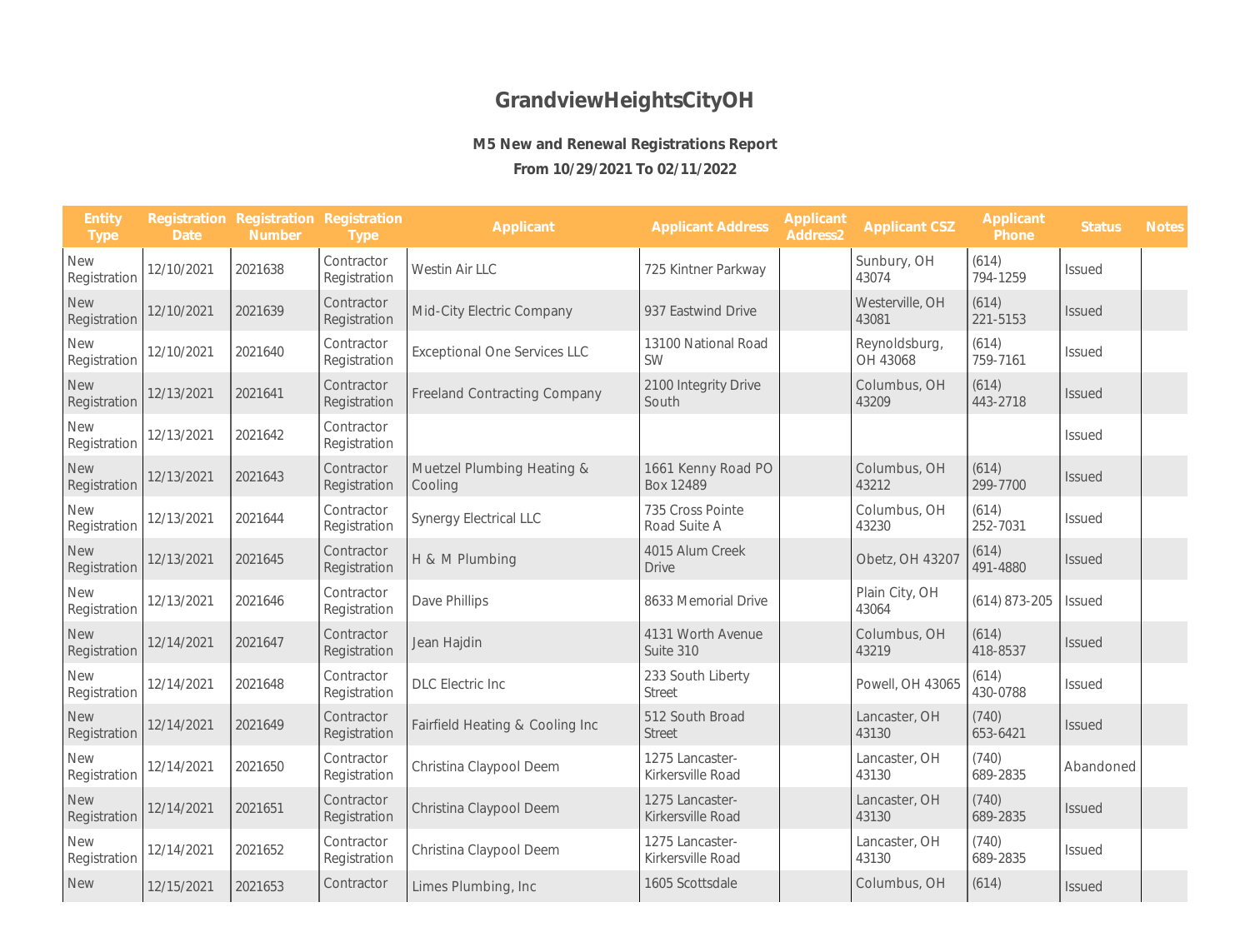| Entity<br><b>Type</b>      | <b>Date</b> | <b>Number</b> | Registration Registration Registration<br><b>Type</b> | Applicant                                  | <b>Applicant Address</b>             | Applicant<br>Address <sub>2</sub> | <b>Applicant CSZ</b>     | Applicant<br>Phone | <b>Status</b> | <b>Notes</b> |
|----------------------------|-------------|---------------|-------------------------------------------------------|--------------------------------------------|--------------------------------------|-----------------------------------|--------------------------|--------------------|---------------|--------------|
| Registration               |             |               | Registration                                          |                                            | Avenue                               |                                   | 43235                    | 451-6811           |               |              |
| <b>New</b><br>Registration | 12/15/2021  | 2021654       | Contractor<br>Registration                            | Matt Thompson                              | 1120 Venetian Way                    |                                   | Gahanna, OH<br>43230     | $(614)736 - 2001$  | Issued        |              |
| <b>New</b><br>Registration | 12/15/2021  | 2021655       | Contractor<br>Registration                            | Pepper Construction Company of<br>Ohio LLC | 5185 Blazer Parkway<br>Suite 101     |                                   | Dublin, OH 43017         | (614)<br>763-1937  | <b>Issued</b> |              |
| <b>New</b><br>Registration | 12/15/2021  | 2021656       | Contractor<br>Registration                            | <b>Columbus Rooter LLC</b>                 | 405 Brice Road North                 |                                   | Blacklick, OH<br>43004   | (614)<br>241-4411  | Issued        |              |
| <b>New</b><br>Registration | 12/16/2021  | 2021657       | Contractor<br>Registration                            | <b>Timothy Vaughn</b>                      | 1201 E. Findlay Street               |                                   | Carey, OH 43316          | 419) 396-3900      | <b>Issued</b> |              |
| <b>New</b><br>Registration | 12/16/2021  | 2021658       | Contractor<br>Registration                            | Vaughn Industries LLC                      | 1201 E Findlay Street                |                                   | Carey, OH 43316          | (419)<br>396-3900  | <b>Issued</b> |              |
| <b>New</b><br>Registration | 12/16/2021  | 2021659       | Contractor<br>Registration                            | Vaughn Industries LLC                      | 1201 E Findlay Street                |                                   | Carey, OH 43316          | (419)<br>396-3900  | <b>Issued</b> |              |
| <b>New</b><br>Registration | 12/16/2021  | 2021660       | Contractor<br>Registration                            | <b>Crawford Mechanical Services Inc</b>    | 9464 Jersey Mill Road<br><b>NW</b>   |                                   | Pataskala, OH<br>43062   | (614)<br>478-9424  | Issued        |              |
| <b>New</b><br>Registration | 12/16/2021  | 2021662       | Contractor<br>Registration                            | Newman Roofing LLC                         | 220 N Columbus<br><b>Street</b>      |                                   | Sunbury, OH<br>43074     | (614)<br>890-7663  | <b>Issued</b> |              |
| <b>New</b><br>Registration | 12/16/2021  | 2021663       | Contractor<br>Registration                            | Corna Kokosing Construction<br>Company     | 6235 Westerville Road                |                                   | Westerville, OH<br>43081 | (614)<br>901-8844  | <b>Issued</b> |              |
| <b>New</b><br>Registration | 12/16/2021  | 2021664       | Contractor<br>Registration                            | Suburban Steel Supply Co                   | 1900 Defenbaugh Ct                   |                                   | Gahanna, OH<br>43230     | (614)<br>737-5501  | <b>Issued</b> |              |
| <b>New</b><br>Registration | 12/16/2021  | 2021665       | Contractor<br>Registration                            | Kramer Electrical Services, LLC            | 6320 Woods & West<br>Avenue          |                                   | London, OH<br>43140      | (740)<br>857-1816  | Issued        |              |
| <b>New</b><br>Registration | 12/16/2021  | 2021666       | Contractor<br>Registration                            | Applied Mechanical Systems LLC             | 5598 Wolf Creek Pike                 |                                   | Dayton, OH<br>45426      | (937)<br>854-3073  | <b>Issued</b> |              |
| <b>New</b><br>Registration | 12/16/2021  | 2021667       | Contractor<br>Registration                            | Applied Mechanical System, IncEMS,<br>INC. | 5598 Wolf Creek Park                 |                                   | Dayton, OH<br>45426      | (937)<br>854-3073  | Issued        |              |
| <b>New</b><br>Registration | 12/16/2021  | 2021668       | Contractor<br>Registration                            | Joseph F Monaco                            | 405 North Brice Road                 |                                   | Blacklick, OH<br>43004   | (800) 306-7172     | <b>Issued</b> |              |
| <b>New</b><br>Registration | 12/16/2021  | 2021669       | Contractor<br>Registration                            | <b>Bradley Electric, LLC</b>               | 275 Old County Line<br>Road, Suite O |                                   | Westerville, OH<br>43081 | (614)<br>392-2908  | Issued        |              |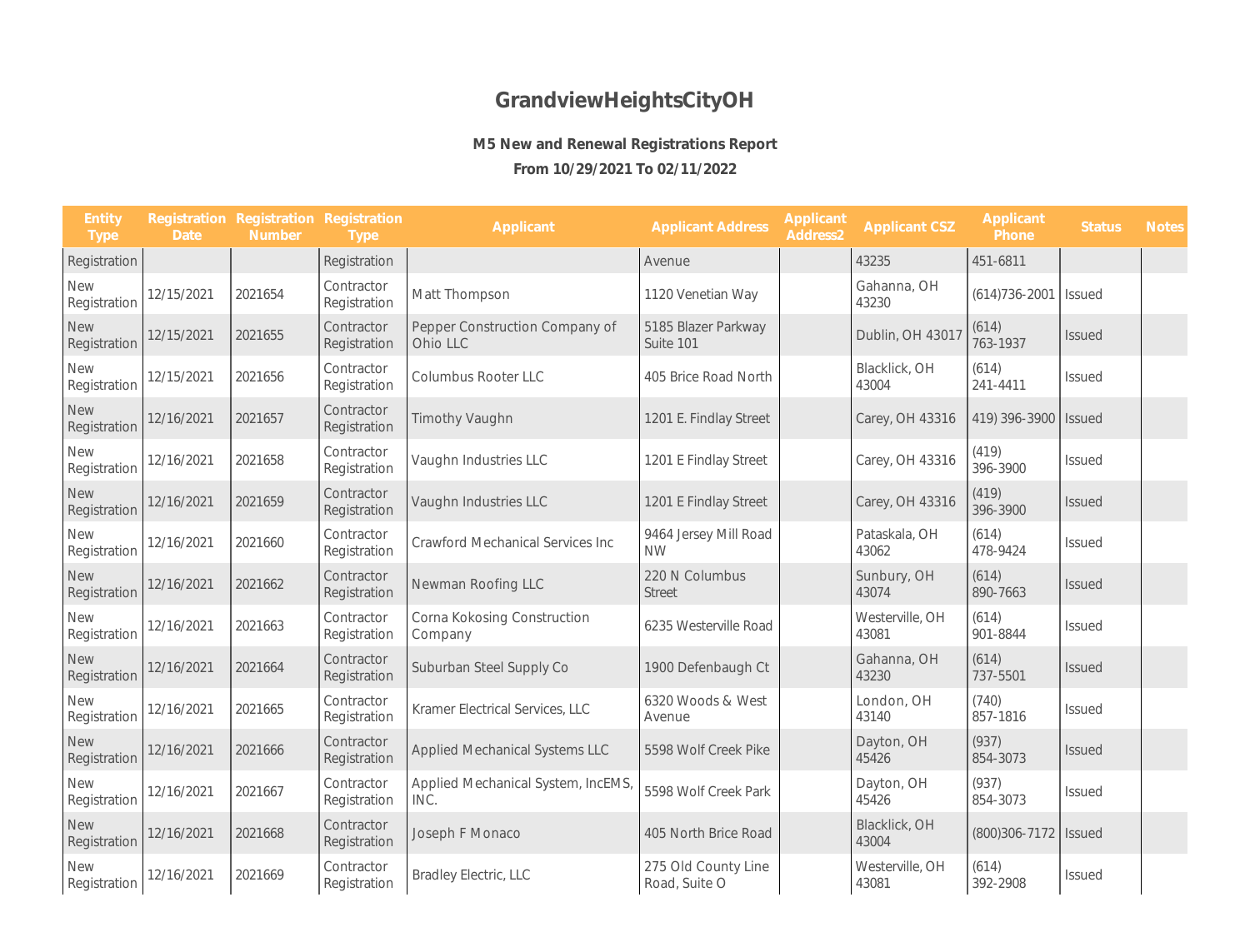| Entity<br><b>Type</b>      | <b>Date</b> | <b>Number</b> | Registration Registration Registration<br>Type | Applicant                                 | <b>Applicant Address</b>          | Applicant<br>Address <sub>2</sub> | <b>Applicant CSZ</b>    | Applicant<br>Phone: | <b>Status</b> | <b>Notes</b> |
|----------------------------|-------------|---------------|------------------------------------------------|-------------------------------------------|-----------------------------------|-----------------------------------|-------------------------|---------------------|---------------|--------------|
| <b>New</b><br>Registration | 12/16/2021  | 2021671       | Contractor<br>Registration                     | The Durable Slate Company                 | 3933 Groves Road                  |                                   | Columbus, OH<br>43081   | (614)<br>299-5522   | <b>Issued</b> |              |
| <b>New</b><br>Registration | 12/16/2021  | 2021673       | Contractor<br>Registration                     | <b>Richard Headlee</b>                    | 8440 Slocum Road                  |                                   | Ostrander, OH<br>43061  | (614)<br>419-1051   | Issued        |              |
| <b>New</b><br>Registration | 12/17/2021  | 2021674       | Contractor<br>Registration                     | <b>Geotex Construction Services, Inc.</b> | 1025 Stimmel Road                 |                                   | Columbus, OH<br>43223   | (614)<br>444-5690   | <b>Issued</b> |              |
| <b>New</b><br>Registration | 12/17/2021  | 2021675       | Contractor<br>Registration                     | <b>Ohio Power Solutions</b>               | 3100 State Route 187              |                                   | London, OH<br>43140     | (740)<br>506-6347   | Issued        |              |
| <b>New</b><br>Registration | 12/17/2021  | 2021676       | Contractor<br>Registration                     | <b>Quality Climate Control</b>            | 6435 Cabin Croft<br><b>Drive</b>  |                                   | Galloway, OH<br>43119   | (614)<br>496-5799   | <b>Issued</b> |              |
| <b>New</b><br>Registration | 12/20/2021  | 2021677       | Contractor<br>Registration                     | G & M Plumbing & Heating, Inc.            | 2077 Joyce Avenue                 |                                   | Columbus, OH<br>43219   | (614)<br>263-1851   | Issued        |              |
| <b>New</b><br>Registration | 12/20/2021  | 2021678       | Contractor<br>Registration                     | Kone, Inc                                 | One Kone Court                    |                                   | Moline, IL 61265        | (309)<br>764-6771   | <b>Issued</b> |              |
| <b>New</b><br>Registration | 12/20/2021  | 2021679       | Contractor<br>Registration                     | Danite Sign Company                       | 1640 Harmon<br>Avenue             |                                   | Columbus, OH<br>43223   | (614)<br>444-3333   | Issued        |              |
| <b>New</b><br>Registration | 12/20/2021  | 2021680       | Contractor<br>Registration                     | Rosati Window Company LLC                 | 4200 Roberts Road                 |                                   | Columbus, OH<br>43228   | (614)<br>777-4806   | <b>Issued</b> |              |
| <b>New</b><br>Registration | 12/20/2021  | 2021681       | Contractor<br>Registration                     | THE DAIMLER GROUP, INC.                   | 1533 LAKE SHORE<br><b>DRIVE</b>   |                                   | COLUMBUS, OH<br>43204   | (614)<br>488-4424   | <b>Issued</b> |              |
| <b>New</b><br>Registration | 12/20/2021  | 2021682       | Contractor<br>Registration                     | Proline Electric, Inc.                    | 1755 Victor Road NW               |                                   | Lancaster, OH<br>43130  | (740)<br>687-4571   | <b>Issued</b> |              |
| <b>New</b><br>Registration | 12/20/2021  | 2021683       | Contractor<br>Registration                     | Proline Electric Inc.                     | 1755 Victor Road NW               |                                   | Lancaster, OH<br>43130  | (740)<br>687-4571   | <b>Issued</b> |              |
| <b>New</b><br>Registration | 12/20/2021  | 2021684       | Contractor<br>Registration                     | A_1 SPRINKLER COMPANY, INC                | 2383 Northpointe<br><b>Drive</b>  |                                   | Miamisburg, OH<br>45342 | (937)<br>859-6198   | <b>Issued</b> |              |
| <b>New</b><br>Registration | 12/20/2021  | 2021685       | Contractor<br>Registration                     | Thayer Power & Communication              | 12345 Worthington<br><b>Rd NW</b> |                                   | Pataskala, OH<br>43062  | (740)<br>927-0021   | Issued        |              |
| <b>New</b><br>Registration | 12/21/2021  | 2021686       | Contractor<br>Registration                     | <b>Excel Electrical Contractor Corp</b>   | 3025 Wilson Road                  |                                   | Sunbury, OH<br>43074    | (614)<br>430-0712   | <b>Issued</b> |              |
| <b>New</b>                 | 12/21/2021  | 2021687       | Contractor                                     | Ohio Heating & Refridgeration             | P.O. Box 91203                    |                                   | Columbus, OHIO          | (614)               | <b>Issued</b> |              |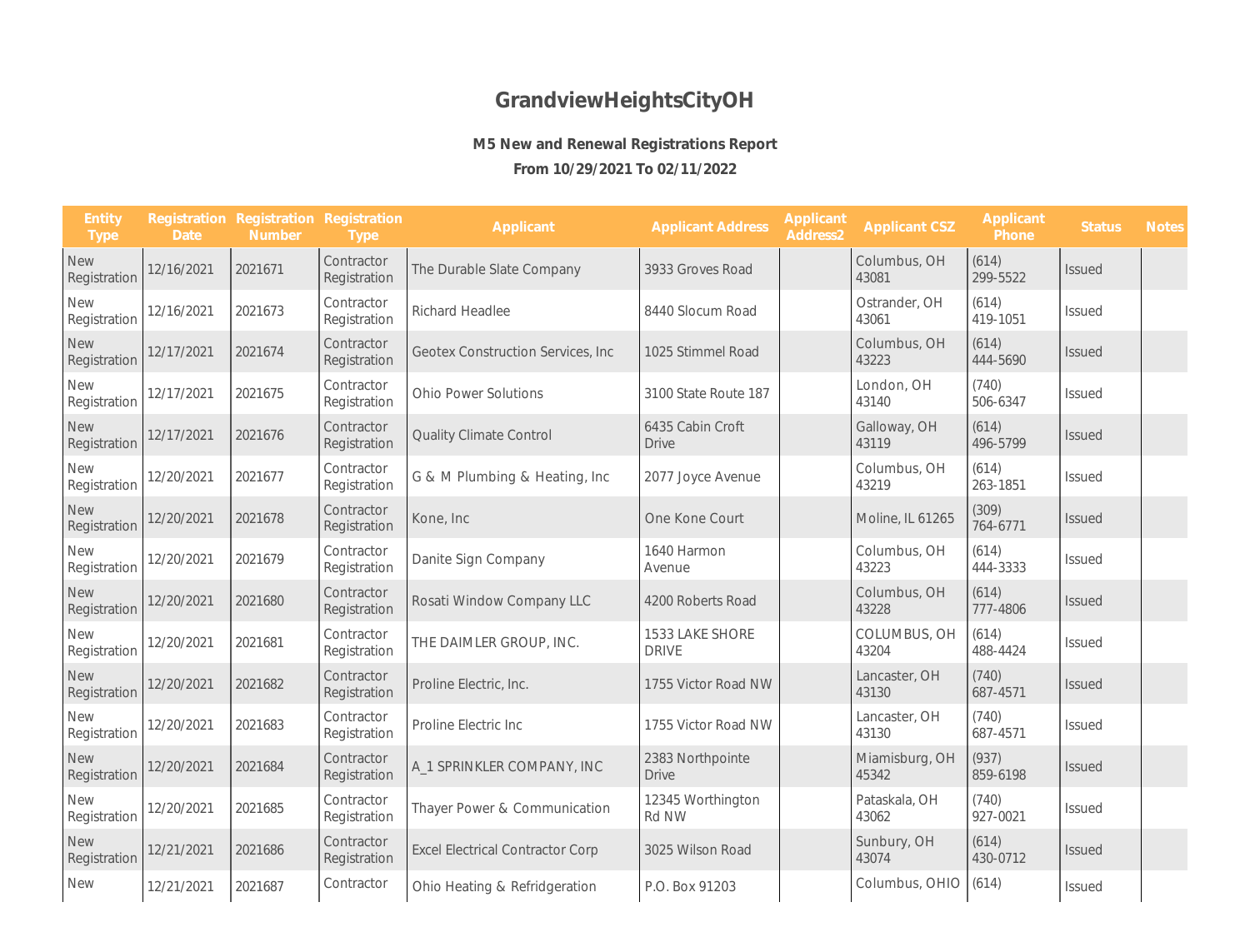| Entity<br><b>Type</b>      | <b>Date</b> | <b>Number</b> | Registration Registration Registration<br><b>Type</b> | Applicant                               | <b>Applicant Address</b>               | Applicant<br>Address <sub>2</sub> | <b>Applicant CSZ</b>      | Applicant<br>Phone | <b>Status</b> | <b>Notes</b> |
|----------------------------|-------------|---------------|-------------------------------------------------------|-----------------------------------------|----------------------------------------|-----------------------------------|---------------------------|--------------------|---------------|--------------|
| Registration               |             |               | Registration                                          |                                         |                                        |                                   | 43203                     | 863-6666           |               |              |
| <b>New</b><br>Registration | 12/21/2021  | 2021688       | Contractor<br>Registration                            | Ohio Heating & Refrigeration            | P.O. Box 91203                         |                                   | Columbus, OH<br>43209     | (614)<br>207-3160  | <b>Issued</b> |              |
| <b>New</b><br>Registration | 12/21/2021  | 2021690       | Contractor<br>Registration                            | Bryan Craycraft                         | 8185-Q Green<br>Meadows Drive<br>North |                                   | Lewis Center, OH<br>43035 | (614)<br>336-4128  | <b>Issued</b> |              |
| <b>New</b><br>Registration | 12/21/2021  | 2021691       | Contractor<br>Registration                            | <b>Williams B Mullins</b>               | 3601 Interchange<br>Road               |                                   | Columbus, OH<br>43204     | $(614)696 - 8146$  | <b>Issued</b> |              |
| <b>New</b><br>Registration | 12/21/2021  | 2021692       | Contractor<br>Registration                            | Robert Harmon                           | 6295-A Busch Blvd.                     |                                   | Columbus, OH<br>43229     | $(614)785 - 6700$  | <b>Issued</b> |              |
| <b>New</b><br>Registration | 12/21/2021  | 2021693       | Contractor<br>Registration                            | Larry Colegrove                         | 7932 State Route 161                   |                                   | Mechanicsburg<br>OH 43044 | $(937)508 - 5533$  | <b>Issued</b> |              |
| <b>New</b><br>Registration | 12/22/2021  | 2021694       | Contractor<br>Registration                            | Michael J Bonnette                      | 975 Eastwind Drive<br>Suite 175        |                                   | Westerville, OH<br>43081  | (614)<br>847-1952  | <b>Issued</b> |              |
| <b>New</b><br>Registration | 12/22/2021  | 2021695       | Contractor<br>Registration                            | <b>Breck's Paving</b>                   | 1367 Frank Road                        |                                   | Columbus, OH<br>43223     | (419)<br>674-4152  | <b>Issued</b> |              |
| <b>New</b><br>Registration | 12/22/2021  | 2021696       | Contractor<br>Registration                            | <b>Ohio Valley Integration Services</b> | 2005 Commerce<br><b>Drive</b>          |                                   | Sidney, OH<br>45365-9393  | (937)<br>492-0088  | Issued        |              |
| <b>New</b><br>Registration | 12/22/2021  | 2021697       | Contractor<br>Registration                            | Area Energy & Electric, Inc.            | 2001 Commerce<br><b>Drive</b>          |                                   | Sidney, OH 45365          | (937)<br>498-4784  | <b>Issued</b> |              |
| <b>New</b><br>Registration | 12/22/2021  | 2021698       | Contractor<br>Registration                            | Rocky Fork Company                      | 11231 Johnstown<br>Road                |                                   | New Albany, OH<br>43054   | (614)<br>855-7722  | <b>Issued</b> |              |
| <b>New</b><br>Registration | 12/22/2021  | 2021699       | Contractor<br>Registration                            | S.A. Comunale Co, Inc.                  | 2900 Newpark Drive                     |                                   | Barberton, OH<br>44203    | (330)<br>706-3040  | <b>Issued</b> |              |
| <b>New</b><br>Registration | 12/22/2021  | 2021700       | Contractor<br>Registration                            | Eric Call Contracting LLC               | 1350 W 5th Avenue,<br>Suite 314        |                                   | Columbus, OH<br>43212     | (614)<br>502-0021  | <b>Issued</b> |              |
| <b>New</b><br>Registration | 12/22/2021  | 2021701       | Contractor<br>Registration                            |                                         |                                        |                                   |                           |                    | <b>Issued</b> |              |
| <b>New</b><br>Registration | 12/22/2021  | 2021702       | Contractor<br>Registration                            | Double Eight Fire Protection            | 5930 Wilcox Place,<br>Suite C          |                                   | Dublin, OH 43016          | (614)<br>467-9433  | Issued        |              |
| <b>New</b>                 | 12/22/2021  | 2021703       | Contractor                                            | Rogers Basement Waterproofing           | 3557 East Fulton                       |                                   | Columbus, OH              | (614)              | <b>Issued</b> |              |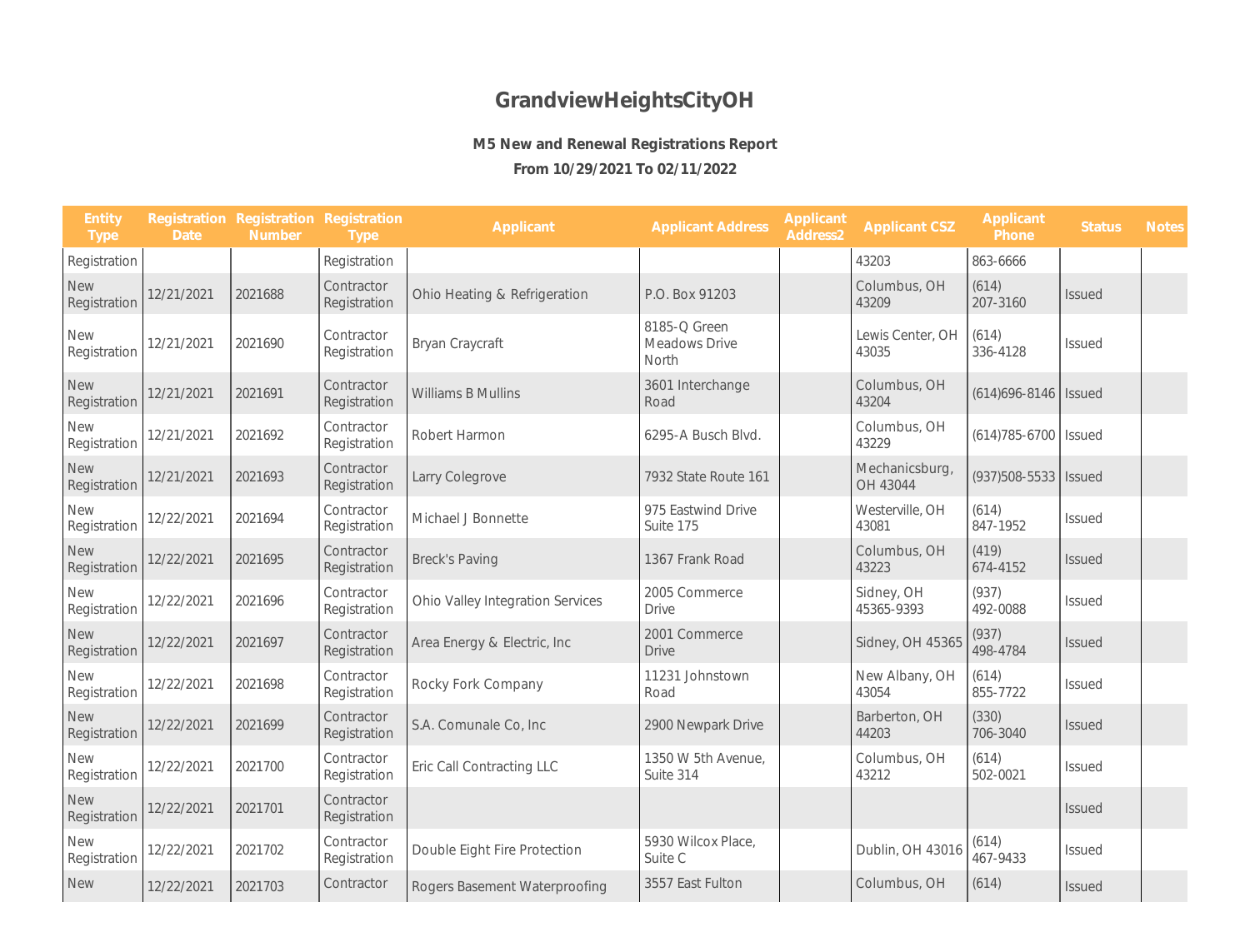| Entity<br><b>Type</b>      | <b>Date</b> | <b>Number</b> | Registration Registration Registration<br><b>Type</b> | Applicant                                          | <b>Applicant Address</b>              | Applicant<br>Address <sub>2</sub> | <b>Applicant CSZ</b>          | Applicant<br>Phone | <b>Status</b> | <b>Notes</b> |
|----------------------------|-------------|---------------|-------------------------------------------------------|----------------------------------------------------|---------------------------------------|-----------------------------------|-------------------------------|--------------------|---------------|--------------|
| Registration               |             |               | Registration                                          |                                                    | <b>Street</b>                         |                                   | 43227                         | 237-0488           |               |              |
| <b>New</b><br>Registration | 12/22/2021  | 2021704       | Contractor<br>Registration                            | <b>Brian Gilkerson</b>                             | 5649 Boyd Rd                          |                                   | Grove City, OH<br>43123       | (614)<br>569-0083  | Issued        |              |
| <b>New</b><br>Registration | 12/22/2021  | 2021705       | Contractor<br>Registration                            | Nickolas Savko & Sons, Inc.                        | 4636 Shuster Rd                       |                                   | Columbus, OH<br>43214         | (614)<br>451-2242  | <b>Issued</b> |              |
| <b>New</b><br>Registration | 12/22/2021  | 2021706       | Contractor<br>Registration                            | Care Heating & Cooling Inc                         | 5750 Chandler Court                   |                                   | Westerville, OH<br>43082      | (614)<br>841-1555  | Issued        |              |
| <b>New</b><br>Registration | 12/22/2021  | 2021707       | Contractor<br>Registration                            | Kelli Morris                                       | 376 Morrison Road,<br>Suite F         |                                   | Columbus, OH<br>43213         | $(614)322 - 3333$  | <b>Draft</b>  |              |
| <b>New</b><br>Registration | 12/22/2021  | 2021708       | Contractor<br>Registration                            | John Nutt Custom Remodeling                        | 6220 Charmer Drive                    |                                   | Westerville, OH<br>43082-9019 | (614)<br>226-8559  | <b>Issued</b> |              |
| <b>New</b><br>Registration | 12/22/2021  | 2021709       | Contractor<br>Registration                            | Muth & Company Roofing, Inc.                       | 5951 Westerville Road                 |                                   | Westerville, OH<br>43081      | (614)<br>882-0900  | <b>Issued</b> |              |
| <b>New</b><br>Registration | 12/22/2021  | 2021710       | Contractor<br>Registration                            | <b>Bath Fitter</b>                                 | 542 Industrial Drive                  |                                   | Lewisberry, PA<br>17339       | (717)<br>932-8534  | Issued        |              |
| <b>New</b><br>Registration | 12/22/2021  | 2021711       | Contractor<br>Registration                            | Mark Mason                                         | 777 Michigan Ave.                     |                                   | Columbus, OH<br>43215         | (614)<br>224-2345  | <b>Issued</b> |              |
| <b>New</b><br>Registration | 12/22/2021  | 2021712       | Contractor<br>Registration                            | Accurate Electric Construction Inc                 | 6901 Americana<br>Parkway             |                                   | Reynoldsburg,<br>OH 43068     | (614)<br>863-1844  | <b>Issued</b> |              |
| <b>New</b><br>Registration | 12/22/2021  | 2021713       | Contractor<br>Registration                            | Kessler Heating & Cooling, Inc.                    | PO Box 245 9793<br>Basil Western Road |                                   | Canal Winchester.<br>OH 43110 | (614)<br>837-9961  | <b>Issued</b> |              |
| <b>New</b><br>Registration | 12/22/2021  | 2021714       | Contractor<br>Registration                            | Countryside Electric, Inc                          | 2920 Switzer Avenue                   |                                   | Columbus, OH<br>43219         | (614)<br>478-7960  | Issued        |              |
| <b>New</b><br>Registration | 12/23/2021  | 2021715       | Contractor<br>Registration                            | Atlas Butler Heating & Cooling                     | 4849 Evanswood<br><b>Drive</b>        |                                   | Columbus, OH<br>43229         | (614)<br>294-8600  | <b>Issued</b> |              |
| <b>New</b><br>Registration | 12/23/2021  | 2021716       | Contractor<br>Registration                            | Atlas Butler Heating & CoolingG -<br>PLUMB         | 4849 Evanwood Drive                   |                                   | Columbus, OH<br>43229         | (614)<br>314-3194  | <b>Issued</b> |              |
| <b>New</b><br>Registration | 12/23/2021  | 2021717       | Contractor<br>Registration                            | <b>Teeters Construction, Inc.</b>                  | 735 Cross Pointe,<br>Suite E          |                                   | Gahanna, OH<br>43230          | (614)<br>751-8777  | <b>Issued</b> |              |
| <b>New</b><br>Registration | 12/23/2021  | 2021718       | Contractor<br>Registration                            | Metro Heating & Air Conditioning<br>Mechanical Inc | 4731 Northwest<br>Parkway             |                                   | Hilliard, OH 43026            | (614)<br>777-1237  | Issued        |              |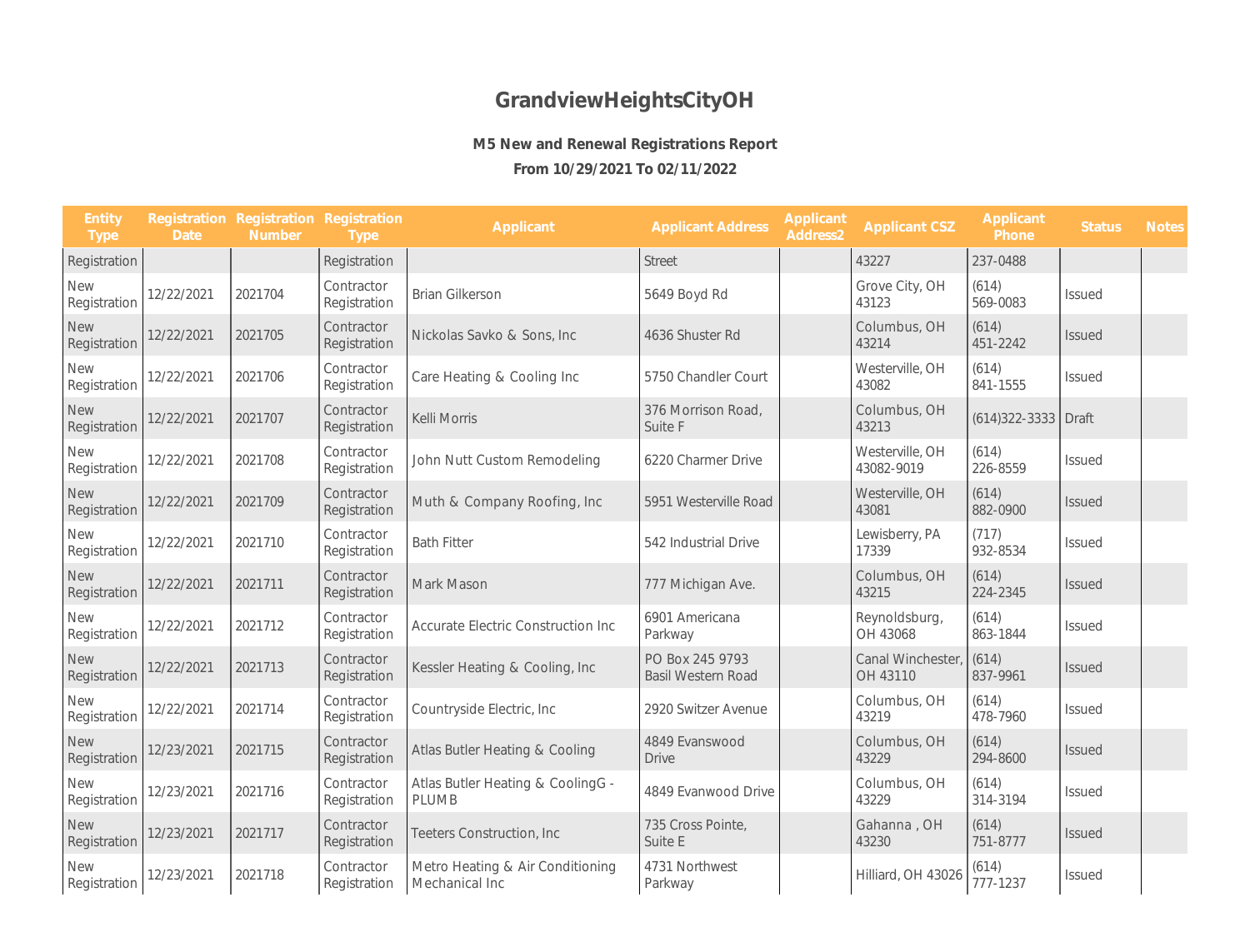| Entity<br><b>Type</b>      | <b>Date</b> | <b>Number</b> | Registration Registration Registration<br><b>Type</b> | Applicant                            | <b>Applicant Address</b>             | Applicant<br>Address2 | <b>Applicant CSZ</b>     | Applicant<br><b>Phone</b> | <b>Status</b> | <b>Notes</b> |
|----------------------------|-------------|---------------|-------------------------------------------------------|--------------------------------------|--------------------------------------|-----------------------|--------------------------|---------------------------|---------------|--------------|
| <b>New</b><br>Registration | 12/23/2021  | 2021719       | Contractor<br>Registration                            | OUTDOOR-FX, INC.                     | 265 South Jefferson<br>Ave           |                       | Plain City, OH<br>43064  | (614)<br>414-3968         | <b>Issued</b> |              |
| <b>New</b><br>Registration | 12/23/2021  | 2021720       | Contractor<br>Registration                            | <b>MARY MORELAND</b>                 | 935 Claycraft Road                   |                       | Gahanna, OH<br>43230     | (614)<br>552-4822         | Issued        |              |
| <b>New</b><br>Registration | 12/23/2021  | 2021721       | Contractor<br>Registration                            | <b>Rardain's Electrical Services</b> | 698 Whirlaway Court                  |                       | Gahanna, OH<br>43230     | (614)<br>975-3874         | <b>Issued</b> |              |
| <b>New</b><br>Registration | 12/23/2021  | 2021722       | Contractor<br>Registration                            | <b>ADT Commercial LLC</b>            | 1819 OBRIEN ROAD                     |                       | COLUMBUS, OH<br>43228    | (561)<br>226-3437         | <b>Issued</b> |              |
| <b>New</b><br>Registration | 12/27/2021  | 2021723       | Contractor<br>Registration                            | Anthony A Lacko                      | 1023 Stimmel Road                    |                       | Columbus, OH<br>43223    | (614)<br>308-5393         | <b>Issued</b> |              |
| <b>New</b><br>Registration | 12/27/2021  | 2021724       | Contractor<br>Registration                            | <b>Ohio Power Solutions</b>          | 3100 State Route 187                 |                       | London, OH<br>43140      | (740)<br>506-6347         | Issued        |              |
| <b>New</b><br>Registration | 12/27/2021  | 2021725       | Contractor<br>Registration                            | Roto-Rooter Services                 | 4480 Bridgeway<br>Avenue Suite B     |                       | Columbus, OH<br>43219    | (614)<br>332-8526         | <b>Issued</b> |              |
| New<br>Registration        | 12/27/2021  | 2021726       | Contractor<br>Registration                            | <b>CNC Foundations</b>               | 8259 Bunkum Road                     |                       | Caseyville, OH<br>62232  | (618)<br>213-5595         | <b>Issued</b> |              |
| <b>New</b><br>Registration | 12/27/2021  | 2021727       | Contractor<br>Registration                            | Brandon Johnson                      | 759 West Main St                     |                       | Plain City, OH<br>43064  | $(614)332 - 1883$         | <b>Issued</b> |              |
| <b>New</b><br>Registration | 12/27/2021  | 2021728       | Contractor<br>Registration                            | Sullivan Builders, Inc.              | 6296 Proprietors Rd.                 |                       | Worthington, OH<br>43085 | (614)<br>846-1305         | <b>Issued</b> |              |
| <b>New</b><br>Registration | 12/27/2021  | 2021729       | Contractor<br>Registration                            | Allied Development Group, Inc.       | 4966 Chillicothe-<br>Lancaster Rd SW |                       | Lancaster, OH<br>43130   | (740)<br>969-1077         | <b>Issued</b> |              |
| <b>New</b><br>Registration | 12/27/2021  | 2021730       | Contractor<br>Registration                            | <b>Richard F Bozak</b>               | 6200 Shamrock Court<br>Suite S       |                       | Dublin, OH<br>43016      | (561)<br>226-8210         | <b>Issued</b> |              |
| <b>New</b><br>Registration | 12/28/2021  | 2021731       | Contractor<br>Registration                            | Aggressive Mechanical Inc            | 638 Greenlawn<br>Avenue              |                       | Columbus, OH<br>43223    | (614)<br>443-3280         | <b>Issued</b> |              |
| <b>New</b><br>Registration | 12/28/2021  | 2021732       | Contractor<br>Registration                            | Aggressive Mechanical Inc            | 638 Greenlawn<br>Avenue              |                       | Columbus, OH<br>43223    | (614)<br>443-3280         | Issued        |              |
| <b>New</b><br>Registration | 12/28/2021  | 2021733       | Contractor<br>Registration                            | Mid Ohio Contracting Services.       | 1400 Dublin Road                     |                       | Columbus, OH<br>43215    | (614)<br>354-0091         | <b>Issued</b> |              |
| <b>New</b>                 | 12/28/2021  | 2021734       | Contractor                                            | Signcom Inc                          | 527 West Rich Street                 |                       | Columbus, OH             | (614)                     | <b>Issued</b> |              |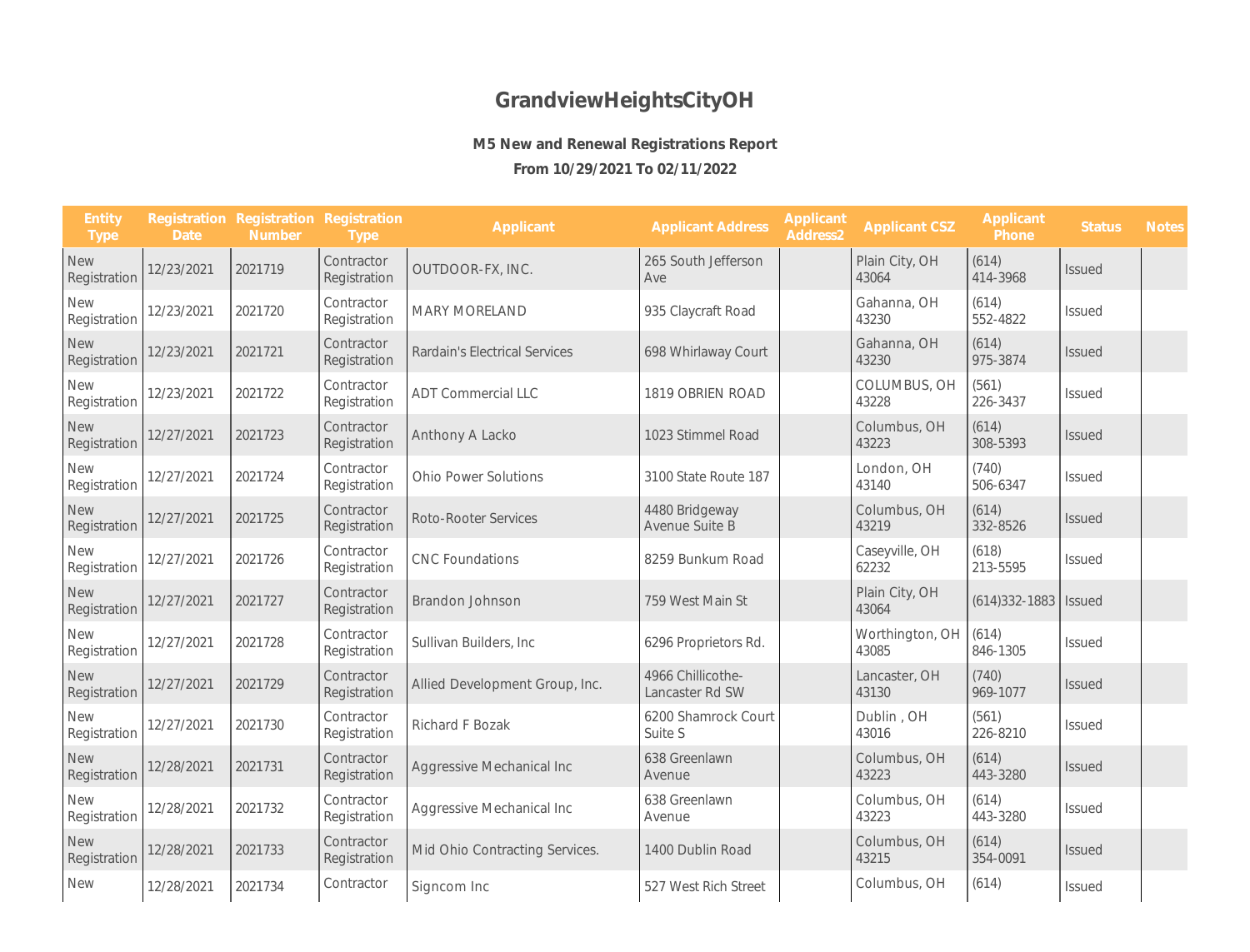| Entity<br><b>Type</b>      | <b>Date</b> | Registration Registration Registration<br><b>Number</b> | <b>Type</b>                | Applicant                                            | <b>Applicant Address</b>        | Applicant<br>Address2 | <b>Applicant CSZ</b>     | Applicant<br>Phone | <b>Status</b> | <b>Notes</b> |
|----------------------------|-------------|---------------------------------------------------------|----------------------------|------------------------------------------------------|---------------------------------|-----------------------|--------------------------|--------------------|---------------|--------------|
| Registration               |             |                                                         | Registration               |                                                      |                                 |                       | 43215                    | 228-9999           |               |              |
| <b>New</b><br>Registration | 12/28/2021  | 2021735                                                 | Contractor<br>Registration | Romanoff Electric Company                            | 1288 Research Road              |                       | Gahanna, OH<br>43230     | (614)<br>755-4500  | <b>Issued</b> |              |
| <b>New</b><br>Registration | 12/29/2021  | 2021736                                                 | Contractor<br>Registration | Romanoff Heating & Cooling, LLC                      | 1288 Research Road              |                       | Gahanna, OH<br>43230     | (614)<br>402-9837  | Issued        |              |
| <b>New</b><br>Registration | 12/29/2021  | 2021737                                                 | Contractor<br>Registration | Behal Sampson Dietz, Inc.                            | 990 West Third<br>Avenue        |                       | Columbus, OH<br>43212    | (614)<br>358-7402  | <b>Issued</b> |              |
| <b>New</b><br>Registration | 12/29/2021  | 2021738                                                 | Contractor<br>Registration | The Electric Connection                              | 6510 Huntley Road               |                       | Columbus, OH<br>43229    | (614)<br>436-1121  | <b>Issued</b> |              |
| <b>New</b><br>Registration | 12/29/2021  | 2021739                                                 | Contractor<br>Registration | The Electric Connection                              | 6510 Huntley Road               |                       | Columbus, OH<br>43229    | (614)<br>436-1121  | <b>Issued</b> |              |
| <b>New</b><br>Registration | 12/29/2021  | 2021740                                                 | Contractor<br>Registration | Roehrenbeck Electric, Inc.                           | 2525 English Road               |                       | Columbus, OH<br>43207    | (614)<br>813-6671  | <b>Issued</b> |              |
| <b>New</b><br>Registration | 12/29/2021  | 2021741                                                 | Contractor<br>Registration | Roehrenbeck Electric Inc                             | 2525 English Road               |                       | Columbus, OH<br>43207    | (614)<br>813-6671  | <b>Issued</b> |              |
| <b>New</b><br>Registration | 12/29/2021  | 2021742                                                 | Contractor<br>Registration | Crazy Fast Enterprises                               | P.O. BO 785                     |                       | Millersport, OH<br>43046 | (740)<br>928-5412  | <b>Issued</b> |              |
| New<br>Registration        | 12/31/2021  | 2021743                                                 | Contractor<br>Registration | <b>Transform LLC</b>                                 | 1171 Chesapeake<br>Avenue       |                       | Columbus, OH<br>42312    | (614)<br>291-7799  | <b>Issued</b> |              |
| <b>New</b><br>Registration | 12/30/2021  | 2021744                                                 | Contractor<br>Registration | Eaton Plumbing Inc                                   | 5600 E Walnut Street            |                       | Westerville, OH<br>43081 | (614)<br>891-7005  | Issued        |              |
| <b>New</b><br>Registration | 12/31/2021  | 2021745                                                 | Contractor<br>Registration | Safeway Electric Co, Inc                             | 1973 Lockbourne<br>Road         |                       | Columbus, OH<br>43207    | (614)<br>443-7672  | <b>Issued</b> |              |
| <b>New</b><br>Registration | 12/31/2021  | 2021746                                                 | Contractor<br>Registration | Power Solutions, Inc                                 | 1973 Lockbourne<br>Road         |                       | Columbus, OH<br>43207    | (614)<br>497-8806  | Issued        |              |
| <b>New</b><br>Registration | 12/30/2021  | 2021747                                                 | Contractor<br>Registration | Pullins Blacktop Inc                                 | 1344 Elmwood<br>Avenue          |                       | Columbus, OH<br>43212    | (614)<br>702-1741  | <b>Issued</b> |              |
| <b>New</b><br>Registration | 12/30/2021  | 2021748                                                 | Contractor<br>Registration | Trudeau's Fence Company                              | 3450 Millikin Ct., Suite<br>A   |                       | Columbus, OH<br>43228    | (614)<br>876-9944  | <b>Issued</b> |              |
| <b>New</b><br>Registration | 12/30/2021  | 2021749                                                 | Contractor<br>Registration | Transform SR Home Improvement<br><b>Products LLC</b> | 1024 Florida Central<br>Parkway |                       | Longwood, FL<br>32750    | (407)<br>551-6000  | <b>Issued</b> |              |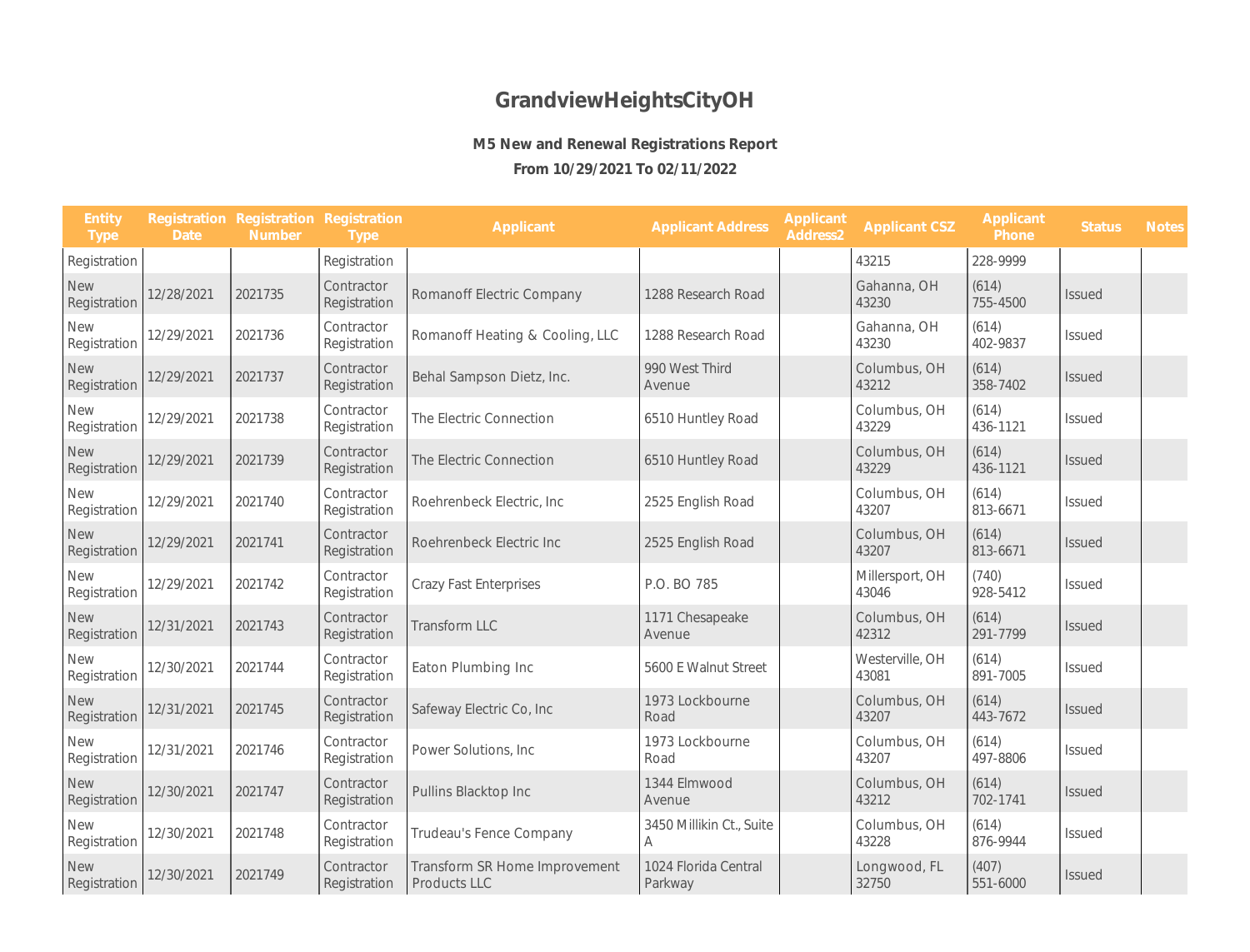| Entity<br><b>Type</b>      | Date       | <b>Number</b> | Registration Registration Registration<br><b>Type</b> | Applicant                                        | <b>Applicant Address</b>        | Applicant<br>Address <sub>2</sub> | <b>Applicant CSZ</b>       | Applicant<br>Phone | <b>Status</b> | <b>Notes</b> |
|----------------------------|------------|---------------|-------------------------------------------------------|--------------------------------------------------|---------------------------------|-----------------------------------|----------------------------|--------------------|---------------|--------------|
| New<br>Registration        | 12/30/2021 | 2021750       | Contractor<br>Registration                            | Kessler Sign Company                             | 2669 National Road              |                                   | Zanesville, OH<br>43701    | (740)<br>453-0668  | Issued        |              |
| <b>New</b><br>Registration | 12/30/2021 | 2021751       | Contractor<br>Registration                            | Regal Plumbing & Heating Co                      | 2001 Commerce<br><b>Drive</b>   |                                   | Sidney, OH 45365           | (937)<br>498-4784  | <b>Issued</b> |              |
| New<br>Registration        | 12/30/2021 | 2021752       | Contractor<br>Registration                            | Protegis Fire & Safety                           | 6155 Rockside Road<br>Suite 400 |                                   | Independence,<br>OH 44131  | (216)<br>377-3044  | Issued        |              |
| <b>New</b><br>Registration | 12/30/2021 | 2021753       | Contractor<br>Registration                            | Romanoff Electric Company                        | 1288 Research Road              |                                   | Gahanna, OH<br>43230       | (614)<br>755-4500  | <b>Issued</b> |              |
| <b>New</b><br>Registration | 12/30/2021 | 2021754       | Contractor<br>Registration                            | <b>KMA Electric LLC</b>                          | 1755 Mt. Vernon<br>Road         |                                   | Newark, OH<br>43055        | (740)<br>404-5498  | Issued        |              |
| <b>New</b><br>Registration | 12/30/2021 | 2021755       | Contractor<br>Registration                            | Jeffrey Brown                                    | 1522 Hess Ct                    |                                   | Columbus, OH<br>43212      | $(614)291 - 6876$  | <b>Issued</b> |              |
| <b>New</b><br>Registration | 12/30/2021 | 2021756       | Contractor<br>Registration                            | <b>Ruscilli Construction</b>                     | 5815 Wall Street                |                                   | Dublin, OH 43017           | (614)<br>876-9484  | Issued        |              |
| <b>New</b><br>Registration | 12/30/2021 | 2021757       | Contractor<br>Registration                            | Goubeaux Electric, LLC                           | 4186 Maystar Way                |                                   | Hilliard, OH 43026         | (614)<br>219-7450  | <b>Issued</b> |              |
| <b>New</b><br>Registration | 12/30/2021 | 2021758       | Contractor<br>Registration                            | Morrison Sign Company, Inc.                      | 2757 Sciota Parkway             |                                   | Columbus, OH<br>43221-4658 | (614)<br>276-1181  | <b>Issued</b> |              |
| <b>New</b><br>Registration | 12/30/2021 | 2021759       | Contractor<br>Registration                            | Chucks Septic Tank Sewer & Drain<br>Cleaning Inc | 2136 Hardy Parkway              |                                   | Grove City, OH<br>43123    | (614)<br>875-9508  | <b>Issued</b> |              |
| <b>New</b><br>Registration | 12/30/2021 | 2021760       | Contractor<br>Registration                            | Plain City Plumbing                              | 740 West Main Street            |                                   | Plain City, OH<br>43064    | (614)<br>873-8012  | <b>Issued</b> |              |
| <b>New</b><br>Registration | 12/30/2021 | 2021761       | Contractor<br>Registration                            | Dick Baker Roofing Inc                           | 4730 Kenny Road                 |                                   | Columbus, OH<br>43220      | (614)<br>451-1401  | <b>Issued</b> |              |
| <b>New</b><br>Registration | 12/30/2021 | 2021762       | Contractor<br>Registration                            | Jefferson N Ferry                                | 13087 West Bank Dr<br><b>NE</b> |                                   | Millersport, OH<br>43046   | $(740)927 - 1535$  | <b>Issued</b> |              |
| <b>New</b><br>Registration | 12/30/2021 | 2021763       | Contractor<br>Registration                            | Pamela Henson                                    | 495 S High Street<br>Suite 50   |                                   | Columbus, OH<br>43215      | $(614)221 - 3399$  | <b>Issued</b> |              |
| <b>New</b><br>Registration | 12/30/2021 | 2021764       | Contractor<br>Registration                            | Installed Building Products LLC                  | 495 S High Street,<br>Suite 50  |                                   | Columbus, OH<br>43215      | (614)<br>221-3399  | Issued        |              |
| <b>New</b>                 | 12/30/2021 | 2021765       | Contractor                                            | Elford, Inc.                                     | 120 S Central Avenue            |                                   | Clayton, MO                | (614)              | <b>Issued</b> |              |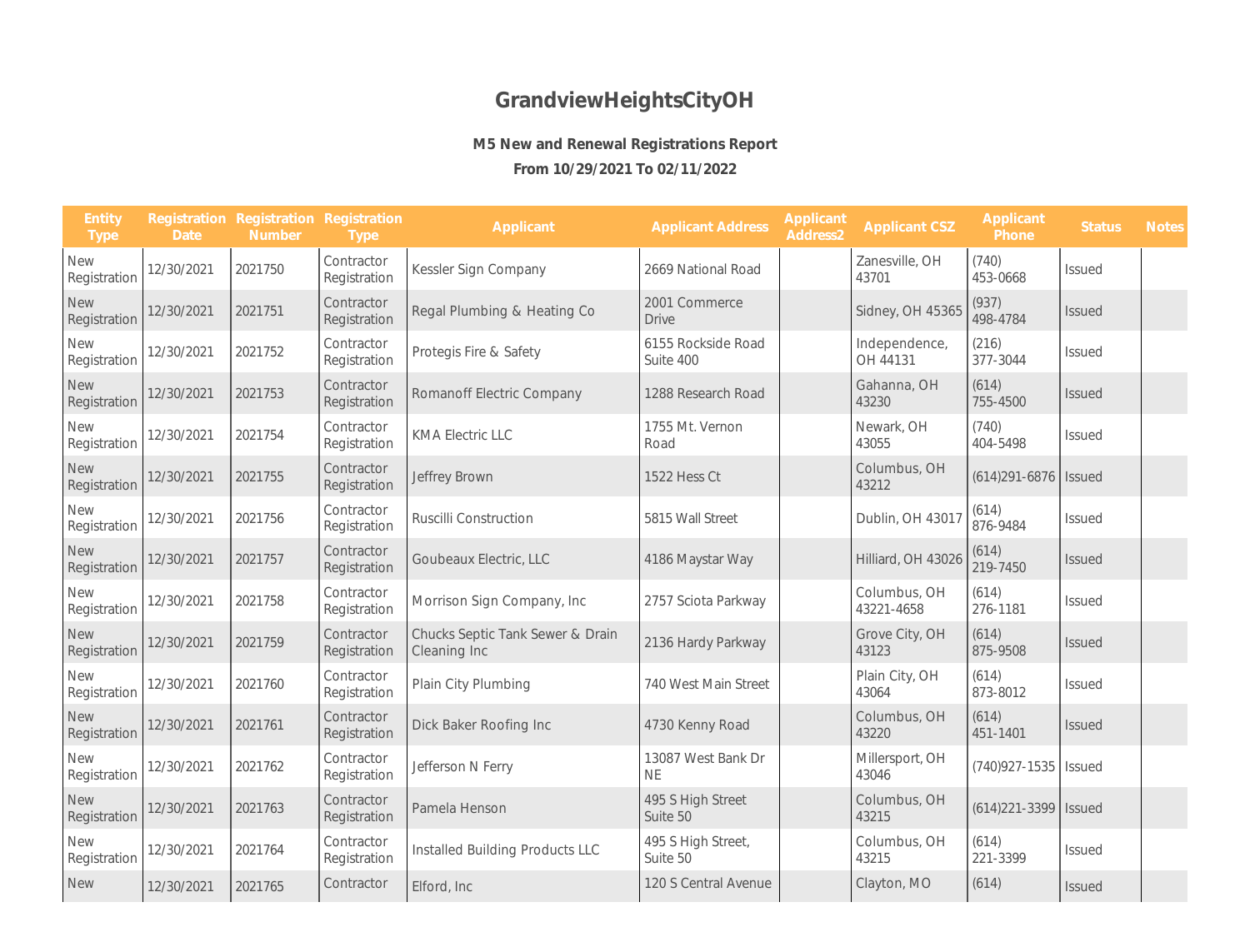| Entity<br><b>Type</b>      | <b>Date</b> | <b>Number</b> | Registration Registration Registration<br><b>Type</b> | Applicant                                | <b>Applicant Address</b>                     | Applicant<br>Address2 | <b>Applicant CSZ</b>          | Applicant<br>Phone | <b>Status</b> | <b>Notes</b> |
|----------------------------|-------------|---------------|-------------------------------------------------------|------------------------------------------|----------------------------------------------|-----------------------|-------------------------------|--------------------|---------------|--------------|
| Registration               |             |               | Registration                                          |                                          | Suite 350                                    |                       | 63105                         | 488-4000           |               |              |
| <b>New</b><br>Registration | 12/30/2021  | 2021766       | Contractor<br>Registration                            | Curtis D Jackson                         | 5931 Medallion Drive                         |                       | Westerville, OH<br>43082-9059 | $(614)394 - 5002$  | <b>Issued</b> |              |
| <b>New</b><br>Registration | 12/30/2021  | 2021767       | Contractor<br>Registration                            | Larry Hardesty                           | P.O. Box 88                                  |                       | Bladensburg, OH<br>43005      | (740)398-6307      | <b>Issued</b> |              |
| <b>New</b><br>Registration | 1/4/2022    | 2022001       | Contractor<br>Registration                            | CPR Drain Cleaning Inc                   | 2168 Eakin Road                              |                       | Columbus, OH<br>43223         | (614)<br>279-3445  | Issued        |              |
| <b>New</b><br>Registration | 1/4/2022    | 2022002       | Contractor<br>Registration                            | CPR Drain Cleaning Inc                   | 2168 Eakin Road                              |                       | Columbus, OH<br>43223         | (614)<br>279-3445  | <b>Issued</b> |              |
| <b>New</b><br>Registration | 1/4/2022    | 2022003       | Contractor<br>Registration                            | Inalee Tan                               | 4863 Sportsman Club<br><b>Road Northwest</b> |                       | Johnstown, OH<br>43031        | (740) 966-5146     | <b>Issued</b> |              |
| <b>New</b><br>Registration | 1/4/2022    | 2022004       | Contractor<br>Registration                            | <b>Stephen Sliemers</b>                  | 3945 Brookham Dr                             |                       | Grove City, OH<br>43123       | $(614)851 - 0099$  | <b>Issued</b> |              |
| <b>New</b><br>Registration | 1/4/2022    | 2022005       | Contractor<br>Registration                            | <b>Stephen Sliemers</b>                  | 3945 Brookham Dr                             |                       | Grove City, OH<br>43123       | $(614)851 - 0099$  | Issued        |              |
| <b>New</b><br>Registration | 1/4/2022    | 2022006       | Contractor<br>Registration                            | <b>Stephen Sliemers</b>                  | 3945 Brookham Dr                             |                       | Grove City, OH<br>43123       | $(614)851 - 0099$  | <b>Issued</b> |              |
| <b>New</b><br>Registration | 1/5/2022    | 2022007       | Contractor<br>Registration                            | Ferguson Construction Company            | 400 Canal Street PO<br><b>Box 726</b>        |                       | Sidney, OH 45365              | (937)<br>498-2381  | Issued        |              |
| <b>New</b><br>Registration | 1/5/2022    | 2022008       | Contractor<br>Registration                            | Keigley Plumbing, Inc.                   | 2880 Scioto Darby<br>Executive Ct            |                       | Hilliard, OH 43026            | (614)<br>850-9110  | <b>Issued</b> |              |
| <b>New</b><br>Registration | 1/5/2022    | 2022009       | Contractor<br>Registration                            | Calhoun Plumbing                         | PO Box 7883                                  |                       | Columbus, OH<br>43207         | (614)<br>444-1995  | Issued        |              |
| <b>New</b><br>Registration | 1/5/2022    | 2022010       | Contractor<br>Registration                            | Tolliver & Curl Paving                   | 2182 McKinley<br>Avenue                      |                       | Columbus, OH<br>43204         | (614)<br>272-7770  | <b>Issued</b> |              |
| <b>New</b><br>Registration | 1/5/2022    | 2022011       | Contractor<br>Registration                            | Plumbing One, LLC                        | 7393 Long Road                               |                       | Canal Winchester,<br>OH 43110 | (614)<br>402-1791  | Issued        |              |
| <b>New</b><br>Registration | 1/5/2022    | 2022012       | Contractor<br>Registration                            | <b>CNC Foundations</b>                   | 8259 Bunkum Road                             |                       | Caseyville, OH<br>62232       | (618)<br>213-5595  | <b>Issued</b> |              |
| <b>New</b><br>Registration | 1/5/2022    | 2022013       | Contractor<br>Registration                            | Greenscapes Landscape Company<br>COMPANY | 4220 Winchester Pike                         |                       | Columbus, OH<br>43232         | (614)<br>837-1869  | Issued        |              |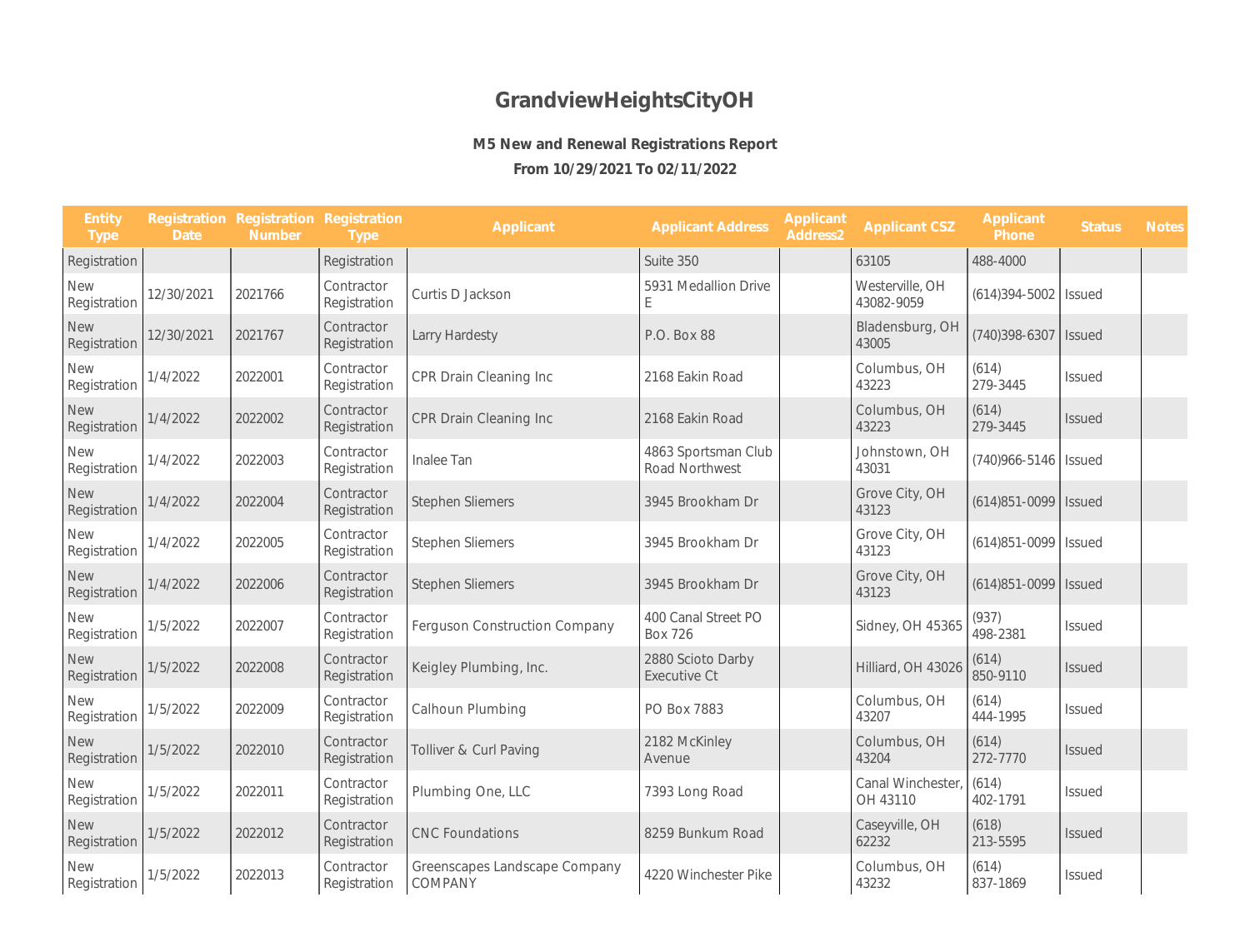| Entity<br><b>Type</b>      | <b>Date</b> | Registration Registration Registration<br><b>Number</b> | <b>Type</b>                | Applicant                                | <b>Applicant Address</b>          | Applicant<br>Address <sub>2</sub> | <b>Applicant CSZ</b>     | Applicant<br>Phone | <b>Status</b> | <b>Notes</b> |
|----------------------------|-------------|---------------------------------------------------------|----------------------------|------------------------------------------|-----------------------------------|-----------------------------------|--------------------------|--------------------|---------------|--------------|
| <b>New</b><br>Registration | 1/5/2022    | 2022014                                                 | Contractor<br>Registration | <b>VFP Fire Systems</b>                  | 2835 Charter Street               |                                   | Columbus, OH<br>43228    | (614)<br>527-9855  | <b>Issued</b> |              |
| <b>New</b><br>Registration | 1/5/2022    | 2022015                                                 | Contractor<br>Registration | Vector Security, Inc.                    | 2000 Ericsson Drive               |                                   | Warrendale, PA<br>15086  | (724)<br>741-2221  | Issued        |              |
| <b>New</b><br>Registration | 1/5/2022    | 2022016                                                 | Contractor<br>Registration | <b>Buckeye Heating &amp; Cooling</b>     | 1018 Propietors Road              |                                   | Worthington, OH<br>43085 | (614)<br>888-4328  | <b>Issued</b> |              |
| New<br>Registration        | 1/5/2022    | 2022017                                                 | Contractor<br>Registration | <b>BETH BUTLER</b>                       | 820 N Hague Avenue                |                                   | Columbus, OH<br>43204    | (614)<br>620-2494  | <b>Issued</b> |              |
| <b>New</b><br>Registration | 1/6/2022    | 2022018                                                 | Contractor<br>Registration | Alyssa Liu                               | 1403 Research Way                 |                                   | Orem, UT<br>84097-6201   | 385-265-1237       | <b>Issued</b> |              |
| <b>New</b><br>Registration | 1/6/2022    | 2022019                                                 | Contractor<br>Registration | Carly Caldwell                           | 3981 Cleveland<br>Avenue          |                                   | Columbus, OH<br>43224    | (614)<br>475-1800  | Abandoned     |              |
| <b>New</b><br>Registration | 1/6/2022    | 2022020                                                 | Contractor<br>Registration | Suncraft Corporation, Inc.               | 122 West Johnstown<br>Road        |                                   | Gahanna, OH<br>43230     | (614)<br>475-0000  | <b>Issued</b> |              |
| <b>New</b><br>Registration | 1/6/2022    | 2022021                                                 | Contractor<br>Registration | Carly Caldwell                           | 3981 Cleveland<br>Avenue          |                                   | Columbus, OH<br>43224    | (614)<br>475-1800  | Abandoned     |              |
| <b>New</b><br>Registration | 1/6/2022    | 2022022                                                 | Contractor<br>Registration | Carly Caldwell                           | 3981 Cleveland<br>Avenue          |                                   | Columbus, OH<br>43224    | (614)<br>475-1800  | <b>Issued</b> |              |
| <b>New</b><br>Registration | 1/6/2022    | 2022023                                                 | Contractor<br>Registration | Robertson Construction Serrvices,<br>Inc | 1801 Thornwood<br><b>Drive</b>    |                                   | Heath, OH 43056          | (740)<br>929-1000  | <b>Issued</b> |              |
| <b>New</b><br>Registration | 1/6/2022    | 2022024                                                 | Contractor<br>Registration | The Reliable Handyman                    | 3382 Darby Glen Blvd              |                                   | Hilliard, OH 43026       | (614)<br>507-4913  | <b>Issued</b> |              |
| <b>New</b><br>Registration | 1/10/2022   | 2022025                                                 | Contractor<br>Registration | James L Gray                             | 39 Collegeview Road               |                                   | Westerville, OH<br>43081 | $(614)715 - 3665$  | <b>Issued</b> |              |
| <b>New</b><br>Registration | 1/10/2022   | 2022026                                                 | Contractor<br>Registration | <b>Feazel Roofing Company</b>            | 7895 Walton Parkway               |                                   | New Albany, OH<br>43054  | 614-898-7663       | <b>Issued</b> |              |
| <b>New</b><br>Registration | 1/12/2022   | 2022028                                                 | Contractor<br>Registration | <b>Roof Revivers</b>                     | 1010 Taylor Station<br>Rd Suite F |                                   | Gahanna, OH<br>43230     | (614)<br>626-0387  | Issued        |              |
| <b>New</b><br>Registration | 1/12/2022   | 2022029                                                 | Contractor<br>Registration | <b>Priority Electrical Services</b>      | 138 Maple Street                  |                                   | London, OH<br>43140      | (614)<br>516-5643  | <b>Issued</b> |              |
| <b>New</b>                 | 1/13/2022   | 2022030                                                 | Contractor                 | A Affordable Plumber                     | 41 Dering Ave Apt B               |                                   | Columbus, OH             | (614)              | Issued        |              |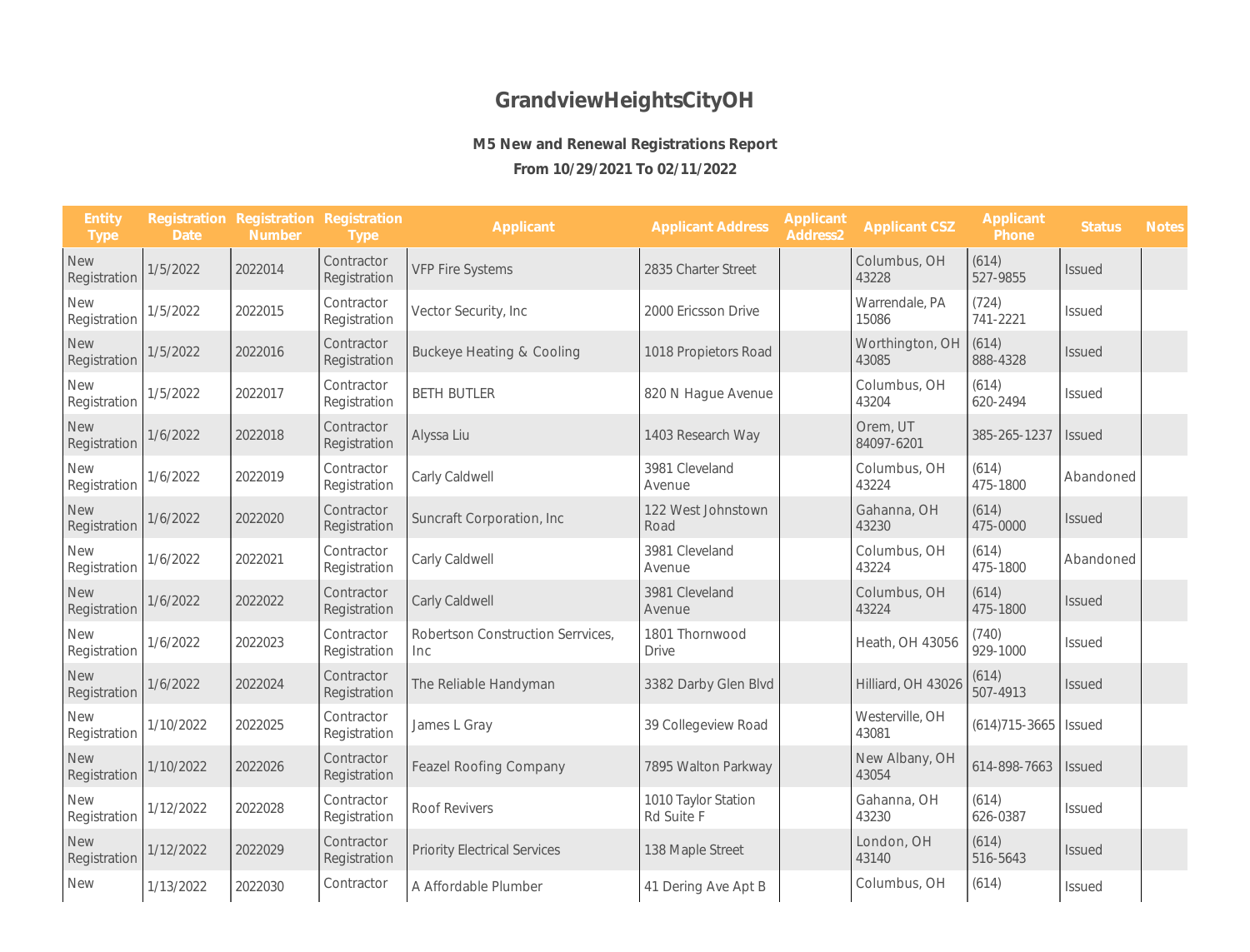| Entity<br><b>Type</b>      | Date      | <b>Number</b> | Registration Registration Registration<br><b>Type</b> | Applicant                                             | <b>Applicant Address</b>          | Applicant<br>Address2 | <b>Applicant CSZ</b>         | Applicant<br>Phone | <b>Status</b> | <b>Notes</b> |
|----------------------------|-----------|---------------|-------------------------------------------------------|-------------------------------------------------------|-----------------------------------|-----------------------|------------------------------|--------------------|---------------|--------------|
| Registration               |           |               | Registration                                          |                                                       |                                   |                       | 43207                        | 774-8121           |               |              |
| <b>New</b><br>Registration | 1/13/2022 | 2022031       | Contractor<br>Registration                            | Alside Division Of Associated<br><b>Materials LLC</b> | 3773 State Road                   |                       | Cuyahoga Falls<br>OH 44223   | (330)<br>929-1811  | <b>Issued</b> |              |
| <b>New</b><br>Registration | 1/13/2022 | 2022032       | Contractor<br>Registration                            | <b>ARS Rescue Rooter</b>                              | 3050 Switzer Avenue               |                       | Columbus, OH<br>43219        | (614)<br>464-1111  | Issued        |              |
| <b>New</b><br>Registration | 1/13/2022 | 2022033       | Contractor<br>Registration                            | Ace Fence & Deck, LLC                                 | 400 S Broad Street<br>Suite B     |                       | Lancaster, OH<br>43130       | (740)<br>653-3325  | <b>Issued</b> |              |
| <b>New</b><br>Registration | 1/13/2022 | 2022034       | Contractor<br>Registration                            | <b>Turner Construction Company</b>                    | 262 Hanover Street                |                       | Columbus, OH<br>43215        | (614)<br>984-3000  | <b>Issued</b> |              |
| <b>New</b><br>Registration | 1/14/2022 | 2022035       | Contractor<br>Registration                            | Will Cline                                            | 4324 St Paul Road                 |                       | Ashville, OH<br>43103        | (740)<br>983-6589  | <b>Issued</b> |              |
| <b>New</b><br>Registration | 1/14/2022 | 2022036       | Contractor<br>Registration                            | Colvin Gravel Company, Inc.                           | 2290 McKinley<br>Avenue           |                       | Columbus, OH<br>43204        | (614)<br>486-7175  | <b>Issued</b> |              |
| <b>New</b><br>Registration | 1/18/2022 | 2022037       | Contractor<br>Registration                            | Reading Rock & CCL Installation<br>Services LLC       | 4600 Devitt Drive                 |                       | Cincinnati, OH<br>45246-1104 | (614)<br>554-3109  | <b>Issued</b> |              |
| <b>New</b><br>Registration | 1/18/2022 | 2022038       | Contractor<br>Registration                            | Darrel Ruff                                           | 212 Santa Clara Ave               |                       | Dayton, OH<br>45405          | (937) 270-8802     | <b>Issued</b> |              |
| <b>New</b><br>Registration | 1/20/2022 | 2022039       | Contractor<br>Registration                            | Gavin McKenzie                                        | 2660 Fisher Road<br>Suite C       |                       | Columbus, OH<br>43204        | (614)<br>314-6065  | <b>Issued</b> |              |
| <b>New</b><br>Registration | 1/20/2022 | 2022041       | Contractor<br>Registration                            | Camden Belli                                          | 40 Delia Dr                       |                       | Johnstown, OH<br>43031       | $(614)519-1768$    | Issued        |              |
| <b>New</b><br>Registration | 1/21/2022 | 2022042       | Contractor<br>Registration                            | J.F. Bakers Sons, Inc                                 | 1496 Delashmut<br>Avenue          |                       | Columbus, OH<br>43212        | (614)<br>291-4243  | <b>Issued</b> |              |
| <b>New</b><br>Registration | 1/21/2022 | 2022043       | Contractor<br>Registration                            | <b>Frontier Electric Services</b>                     | 5755 Westbourne<br>Avenue Suite C |                       | Columbus, OH<br>43213        | (614)<br>694-2950  | Issued        |              |
| <b>New</b><br>Registration | 1/23/2022 | 2022044       | Contractor<br>Registration                            | 84 Lumber Company                                     | 1019 Route 519,<br>Building 2 & 5 |                       | Eighty Four, PA<br>15330     | (724)<br>228-3636  | <b>Issued</b> |              |
| <b>New</b><br>Registration | 1/21/2022 | 2022045       | Contractor<br>Registration                            | Mark Rodgers Construction, Inc.                       | 10932 Mill Street<br>Avenue       |                       | Pataskala, OH<br>43062       | (740)<br>964-6336  | <b>Issued</b> |              |
| <b>New</b><br>Registration | 1/21/2022 | 2022046       | Contractor<br>Registration                            | James Lundy                                           | 338 Private Drive<br>8615         |                       | Proctorville, OH<br>45669    | $(304)416 - 4409$  | <b>Issued</b> |              |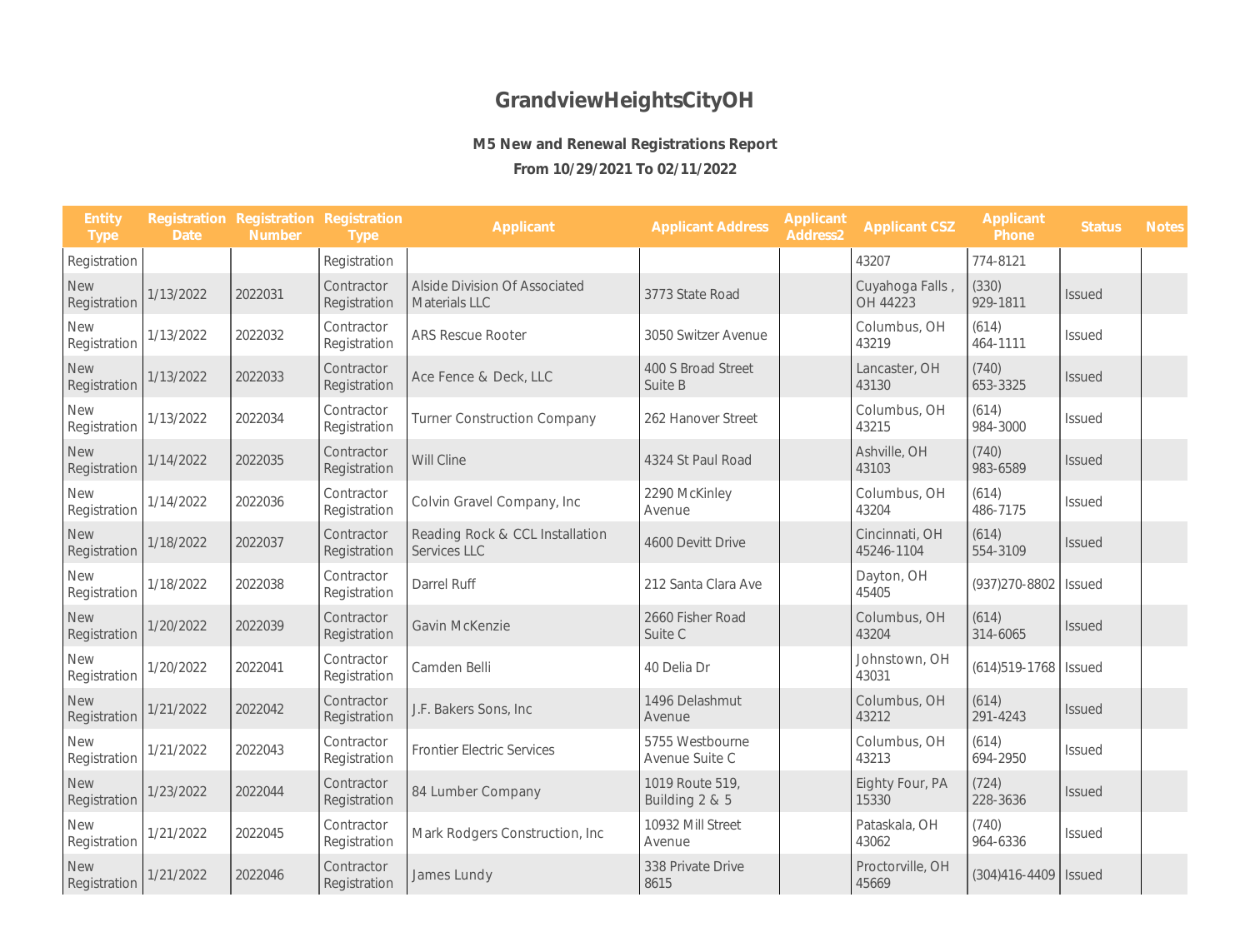| Entity<br><b>Type</b>      | <b>Date</b> | Registration Registration Registration<br>Number | <b>Type</b>                | Applicant                                  | <b>Applicant Address</b>         | Applicant<br>Address <sub>2</sub> | <b>Applicant CSZ</b>          | Applicant<br><b>Phone</b> | <b>Status</b> | <b>Notes</b> |
|----------------------------|-------------|--------------------------------------------------|----------------------------|--------------------------------------------|----------------------------------|-----------------------------------|-------------------------------|---------------------------|---------------|--------------|
| <b>New</b><br>Registration | 1/26/2022   | 2022047                                          | Contractor<br>Registration | Moore Signs                                | 6060 Westerville Road            |                                   | Westerville, OH<br>43081      | (614)<br>432-5965         | <b>Issued</b> |              |
| <b>New</b><br>Registration | 1/26/2022   | 2022048                                          | Contractor<br>Registration | Baneberry Group, LLC                       | 14 N Vine Street                 |                                   | Westerville, OH<br>43081      | (614)<br>419-0322         | <b>Issued</b> |              |
| <b>New</b><br>Registration | 2/7/2022    | 2022049                                          | Contractor<br>Registration | Lydia Brown                                | 3287 Vinson Dr                   |                                   | Lewis Center, OH<br>43035     | (740)363-6906 Submitted   |               |              |
| <b>New</b><br>Registration | 1/28/2022   | 2022050                                          | Contractor<br>Registration | Greg Pace                                  | 1809 O'Brien Road                |                                   | Columbus, OH<br>43228         | $(614)565 - 6067$         | Abandoned     |              |
| <b>New</b><br>Registration | 1/28/2022   | 2022051                                          | Contractor<br>Registration | Wesley Taylor                              | 175 S 3rd St, Suite<br>120       |                                   | Columbus, OH<br>43215         | (614) 348-9370            | Issued        |              |
| <b>New</b><br>Registration | 1/30/2022   | 2022052                                          | Contractor<br>Registration | Fresh Air Energy Solutions LLC             | 3760 south<br>countyline rd      |                                   | Johnstown, OH<br>43031        | $(614)286 - 5728$         | <b>Draft</b>  |              |
| <b>New</b><br>Registration | 1/30/2022   | 2022053                                          | Contractor<br>Registration | Fresh Air Energy Solutions LLC             | 3760 south<br>countyline rd      |                                   | Johnstown, OH<br>43031        | $(614)286 - 5728$         | <b>Issued</b> |              |
| New<br>Registration        | 1/31/2022   | 2022054                                          | Contractor<br>Registration | Express Refrigeration/Heating & Air<br>LLC | 5626 Summerville<br><b>Drive</b> |                                   | Galloway, OH<br>43119         | (614)<br>717-5760         | <b>Issued</b> |              |
| <b>New</b><br>Registration | 1/31/2022   | 2022055                                          | Contractor<br>Registration | Ricky Webb                                 | 9569 Smokey Row<br>Road          |                                   | Saint Louisville,<br>OH 43071 | (614)<br>348-0965         | <b>Issued</b> |              |
| <b>New</b><br>Registration | 1/31/2022   | 2022056                                          | Contractor<br>Registration | C.A. Electric, Inc.                        | 2196 Pickerington<br>Road        |                                   | Carroll, OH 42112             | (614)<br>778-9584         | <b>Issued</b> |              |
| <b>New</b><br>Registration | 1/31/2022   | 2022057                                          | Contractor<br>Registration | <b>Rudy Wesolek</b>                        | 842 N. 4th Street<br>Suite 200   |                                   | Columbus, OH<br>43215         | $(614)545 - 9247$         | Issued        |              |
| <b>New</b><br>Registration | 2/1/2022    | 2022058                                          | Contractor<br>Registration | Water Heaters Plus, Inc.                   | 6330 Proprietors<br>Road Suite A |                                   | Worthington, OH<br>43085      | (614)<br>905-0195         | <b>Issued</b> |              |
| <b>New</b><br>Registration | 2/1/2022    | 2022059                                          | Contractor<br>Registration | <b>Steve Singer</b>                        | 707 Dennison Ave                 |                                   | Columbus, OH<br>43215         | (614) 323-9674 Abandoned  |               |              |
| <b>New</b><br>Registration | 2/1/2022    | 2022060                                          | Contractor<br>Registration | <b>TIMOTHY SURPRISE</b>                    | 109 E MAIN STREET                |                                   | FULTON, OH<br>43321           | (614)<br>584-1690         | Submitted     |              |
| <b>New</b><br>Registration | 2/2/2022    | 2022061                                          | Contractor<br>Registration | Alex Semchishin                            | 2163 N Wilson Rd                 |                                   | Columus, OH<br>43228          | $(614)853 - 4448$         | <b>Issued</b> |              |
| <b>New</b>                 | 2/2/2022    | 2022062                                          | Contractor                 | Scioto Landscaping                         | 1037 Ridge Street                |                                   | Columbus, OH                  | (614)                     | <b>Issued</b> |              |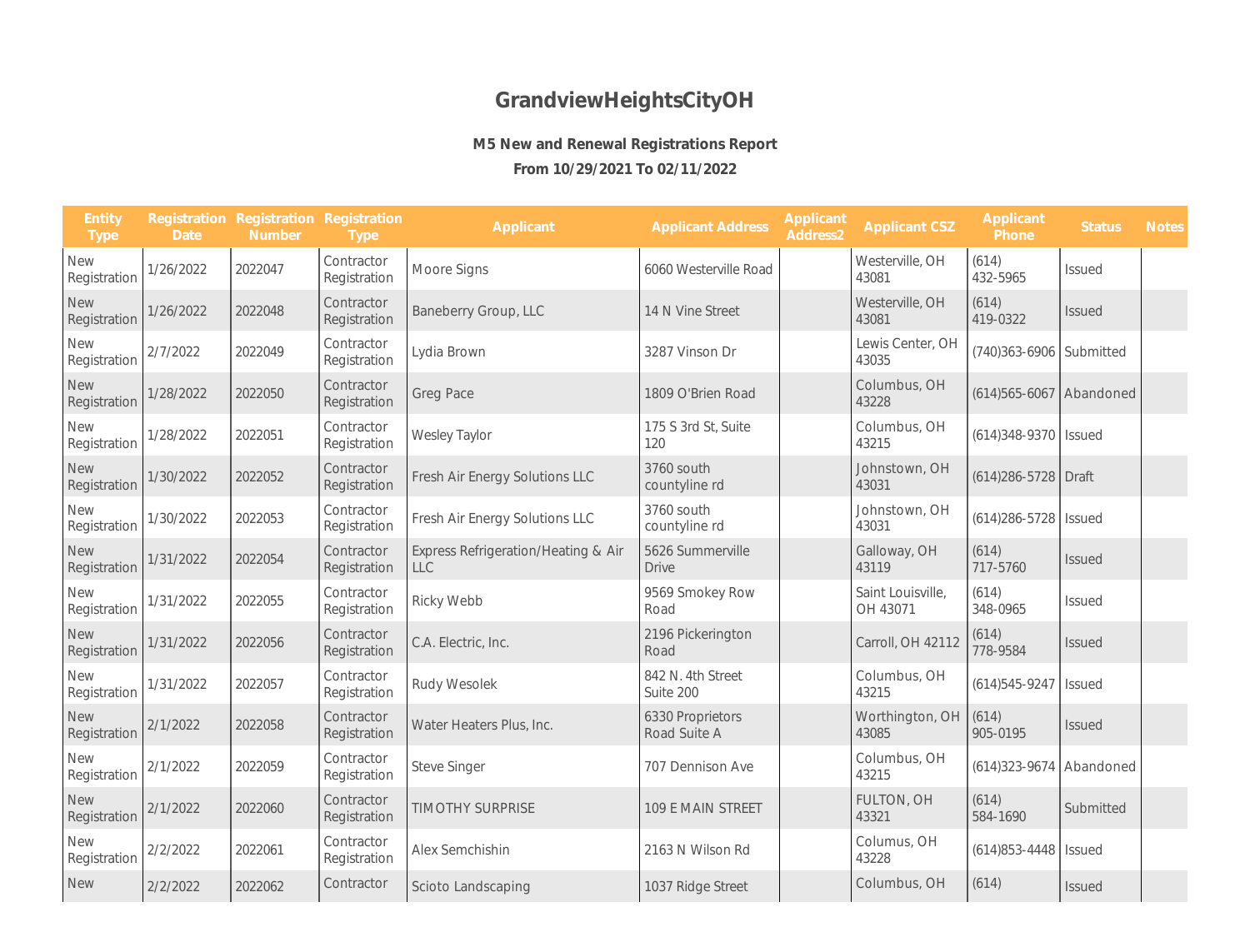### **M5 New and Renewal Registrations Report**

#### **From 10/29/2021 To 02/11/2022**

| Entity<br><b>Type</b>      | Date      | Registration Registration Registration<br><b>Number</b> | <b>Type</b>                | Applicant                                         | <b>Applicant Address</b>               | Applicant<br>Address <sub>2</sub> | <b>Applicant CSZ</b>          | Applicant<br>Phone       | <b>Status</b> | <b>Notes</b> |
|----------------------------|-----------|---------------------------------------------------------|----------------------------|---------------------------------------------------|----------------------------------------|-----------------------------------|-------------------------------|--------------------------|---------------|--------------|
| Registration               |           |                                                         | Registration               |                                                   |                                        |                                   | 43215                         | 486-2525                 |               |              |
| <b>New</b><br>Registration | 2/2/2022  | 2022063                                                 | Contractor<br>Registration | Wilson Landscape Associates Wilson<br>Enterprises | 900 Buckeye Park<br>Road               |                                   | Columbus, OH<br>43207         | (614)<br>444-8873        | <b>Issued</b> |              |
| <b>New</b><br>Registration | 2/2/2022  | 2022064                                                 | Contractor<br>Registration |                                                   |                                        |                                   |                               |                          | <b>Issued</b> |              |
| <b>New</b><br>Registration | 2/3/2022  | 2022066                                                 | Contractor<br>Registration | Best Service Heating & Cooling                    | 4011 E Main Street                     |                                   | Columbus, OH<br>43213         | (614)<br>575-2378        | <b>Issued</b> |              |
| <b>New</b><br>Registration | 2/3/2022  | 2022067                                                 | Contractor<br>Registration | <b>William Clark</b>                              | 467 Oakland Park<br>Ave                |                                   | Columbus, OH<br>43214         | (614)561-3073 Abandoned  |               |              |
| <b>New</b><br>Registration | 2/8/2022  | 2022069                                                 | Contractor<br>Registration | William Clark                                     | 467 Oakland Park<br>Ave                |                                   | Columbus, OH<br>43214         | (614) 561-3073 Issued    |               |              |
| <b>New</b><br>Registration | 2/8/2022  | 2022070                                                 | Contractor<br>Registration | Miller Pipeline, LLC                              | 8850 Crawfordsville<br>Road            |                                   | Indianapolis, IN<br>46234     | (317)<br>293-0278        | <b>Issued</b> |              |
| <b>New</b><br>Registration | 2/8/2022  | 2022072                                                 | Contractor<br>Registration | Derrick Layer Custom Homes, LLC                   | 1890 Northwest<br>Boulevard, Suite 230 |                                   | Columbus, OH<br>43212         | (614)<br>257-7817        | <b>Issued</b> |              |
| <b>New</b><br>Registration | 2/9/2022  | 2022073                                                 | Contractor<br>Registration | <b>Barrett Home Renovations LLC</b>               | 6917 Gullway Bay DR                    |                                   | Dublin, OH<br>43017-3010      | (614)<br>822-7825        | <b>Issued</b> |              |
| <b>New</b><br>Registration | 2/10/2022 | 2022074                                                 | Contractor<br>Registration |                                                   | 1258 Grandview Ave.<br>Ste. C          |                                   | Columbus, OH<br>43212         | (614) 206-0025 Submitted |               |              |
| <b>New</b><br>Registration | 2/10/2022 | 2022075                                                 | Contractor<br>Registration | <b>GEORGE STOTTLEMYER</b>                         | 13302 STATE ROUTE<br>36                |                                   | MARYSVILLE, OH (614)<br>43040 | 873-7004                 | Submitted     |              |
| <b>Total:302</b>           |           |                                                         | 302                        |                                                   |                                        |                                   |                               |                          |               |              |
|                            |           |                                                         |                            |                                                   |                                        |                                   |                               |                          |               |              |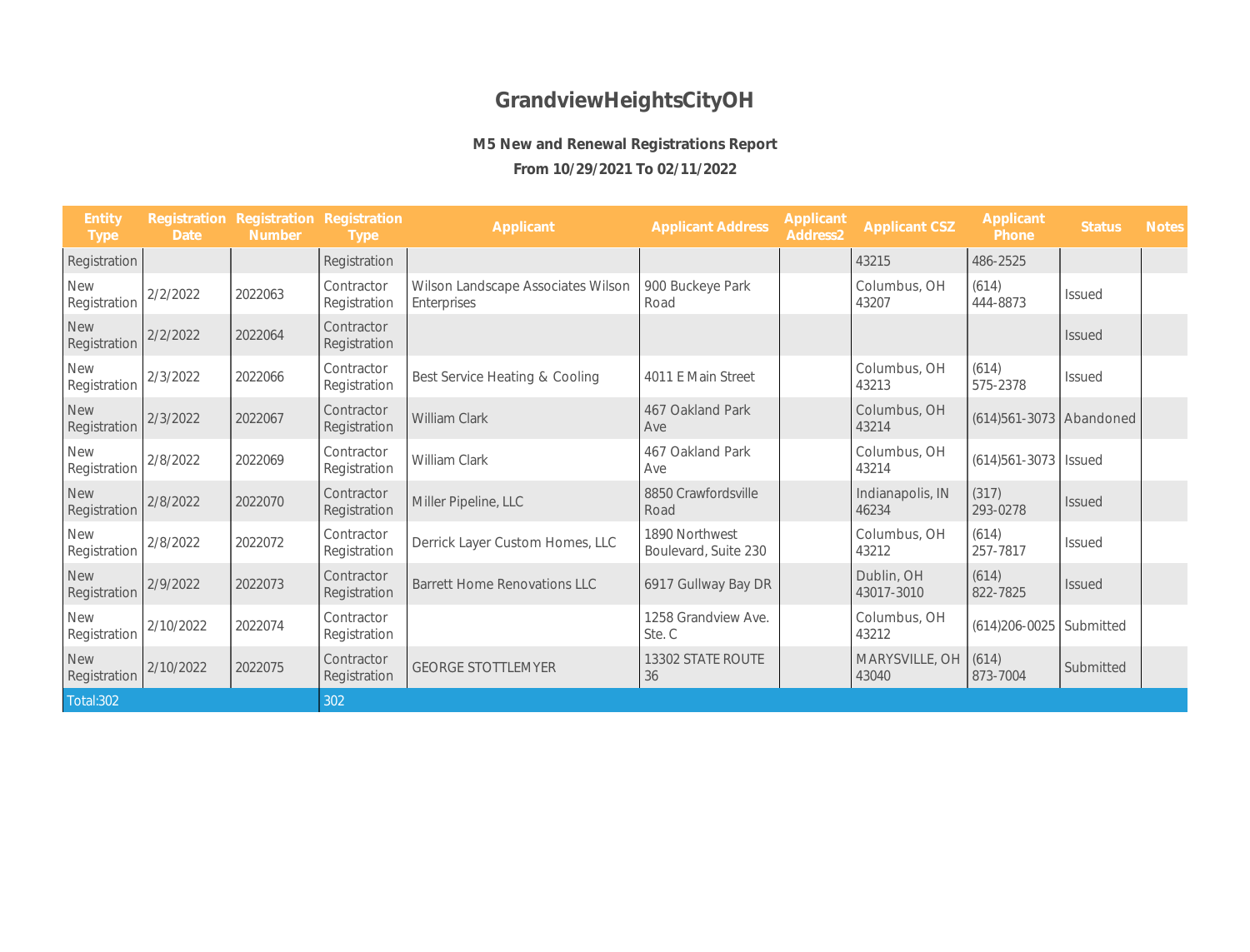| Count by Type           |       |
|-------------------------|-------|
| Type                    | Count |
| Contractor Registration | 302   |
| Total:                  |       |